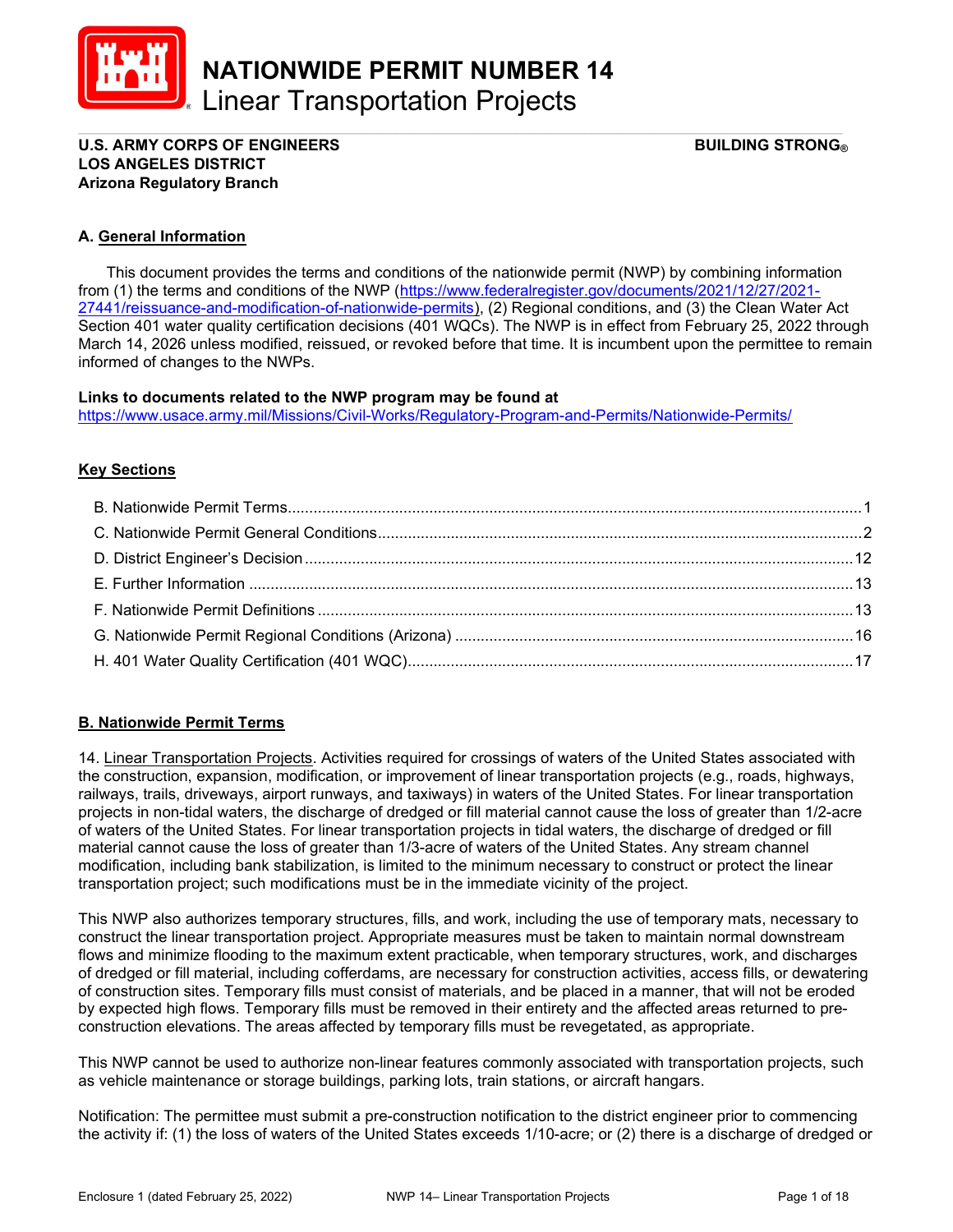fill material in a special aquatic site, including wetlands. (See general condition 32.) (Authorities: Sections 10 and 404)

Note 1: For linear transportation projects crossing a single waterbody more than one time at separate and distant locations, or multiple waterbodies at separate and distant locations, each crossing is considered a single and complete project for purposes of NWP authorization. Linear transportation projects must comply with 33 CFR 330.6(d).

Note 2: Some discharges of dredged or fill material for the construction of farm roads or forest roads, or temporary roads for moving mining equipment, may qualify for an exemption under Section 404(f) of the Clean Water Act (see 33 CFR 323.4).

Note 3: For NWP 14 activities that require pre-construction notification, the PCN must include any other NWP(s), regional general permit(s), or individual permit(s) used or intended to be used to authorize any part of the proposed project or any related activity, including other separate and distant crossings that require Department of the Army authorization but do not require pre-construction notification (see paragraph (b)(4) of general condition 32). The district engineer will evaluate the PCN in accordance with Section D, "District Engineer's Decision." The district engineer may require mitigation to ensure that the authorized activity results in no more than minimal individual and cumulative adverse environmental effects (see general condition 23).

# C. Nationwide Permit General Conditions

Note: To qualify for NWP authorization, the prospective permittee must comply with the following general conditions, as applicable, in addition to any regional or case-specific conditions imposed by the division engineer or district engineer. Prospective permittees should contact the appropriate Corps district office to determine if regional conditions have been imposed on an NWP. Prospective permittees should also contact the appropriate Corps district office to determine the status of Clean Water Act Section 401 water quality certification and/or Coastal Zone Management Act consistency for an NWP. Every person who may wish to obtain permit authorization under one or more NWPs, or who is currently relying on an existing or prior permit authorization under one or more NWPs, has been and is on notice that all of the provisions of 33 CFR 330.1 through 330.6 apply to every NWP authorization. Note especially 33 CFR 330.5 relating to the modification, suspension, or revocation of any NWP authorization.

1. Navigation. (a) No activity may cause more than a minimal adverse effect on navigation.

(b) Any safety lights and signals prescribed by the U.S. Coast Guard, through regulations or otherwise, must be installed and maintained at the permittee's expense on authorized facilities in navigable waters of the United States.

(c) The permittee understands and agrees that, if future operations by the United States require the removal, relocation, or other alteration, of the structure or work herein authorized, or if, in the opinion of the Secretary of the Army or his or her authorized representative, said structure or work shall cause unreasonable obstruction to the free navigation of the navigable waters, the permittee will be required, upon due notice from the Corps of Engineers, to remove, relocate, or alter the structural work or obstructions caused thereby, without expense to the United States. No claim shall be made against the United States on account of any such removal or alteration.

2. Aquatic Life Movements. No activity may substantially disrupt the necessary life cycle movements of those species of aquatic life indigenous to the waterbody, including those species that normally migrate through the area, unless the activity's primary purpose is to impound water. All permanent and temporary crossings of waterbodies shall be suitably culverted, bridged, or otherwise designed and constructed to maintain low flows to sustain the movement of those aquatic species. If a bottomless culvert cannot be used, then the crossing should be designed and constructed to minimize adverse effects to aquatic life movements.

3. Spawning Areas. Activities in spawning areas during spawning seasons must be avoided to the maximum extent practicable. Activities that result in the physical destruction (e.g., through excavation, fill, or downstream smothering by substantial turbidity) of an important spawning area are not authorized.

4. Migratory Bird Breeding Areas. Activities in waters of the United States that serve as breeding areas for migratory birds must be avoided to the maximum extent practicable.

5. Shellfish Beds. No activity may occur in areas of concentrated shellfish populations, unless the activity is directly related to a shellfish harvesting activity authorized by NWPs 4 and 48, or is a shellfish seeding or habitat restoration activity authorized by NWP 27.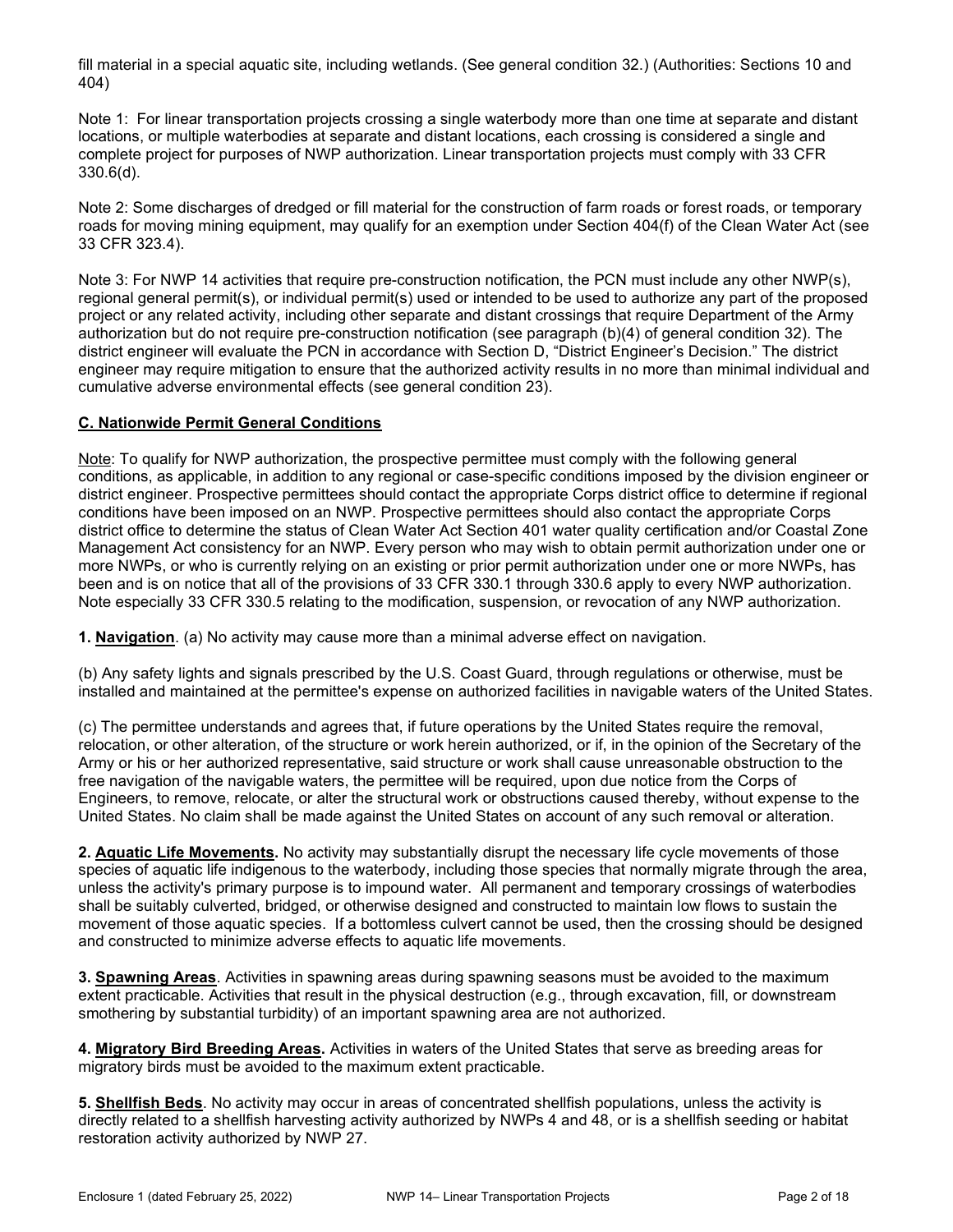6. Suitable Material. No activity may use unsuitable material (e.g., trash, debris, car bodies, asphalt, etc.). Material used for construction or discharged must be free from toxic pollutants in toxic amounts (see section 307 of the Clean Water Act).

7. Water Supply Intakes. No activity may occur in the proximity of a public water supply intake, except where the activity is for the repair or improvement of public water supply intake structures or adjacent bank stabilization.

8. Adverse Effects From Impoundments. If the activity creates an impoundment of water, adverse effects to the aquatic system due to accelerating the passage of water, and/or restricting its flow must be minimized to the maximum extent practicable.

9. Management of Water Flows. To the maximum extent practicable, the pre-construction course, condition, capacity, and location of open waters must be maintained for each activity, including stream channelization, storm water management activities, and temporary and permanent road crossings, except as provided below. The activity must be constructed to withstand expected high flows. The activity must not restrict or impede the passage of normal or high flows, unless the primary purpose of the activity is to impound water or manage high flows. The activity may alter the pre-construction course, condition, capacity, and location of open waters if it benefits the aquatic environment (e.g., stream restoration or relocation activities).

10. Fills Within 100-Year Floodplains. The activity must comply with applicable FEMA-approved state or local floodplain management requirements.

11. Equipment. Heavy equipment working in wetlands or mudflats must be placed on mats, or other measures must be taken to minimize soil disturbance.

12. Soil Erosion and Sediment Controls. Appropriate soil erosion and sediment controls must be used and maintained in effective operating condition during construction, and all exposed soil and other fills, as well as any work below the ordinary high water mark or high tide line, must be permanently stabilized at the earliest practicable date. Permittees are encouraged to perform work within waters of the United States during periods of low-flow or no-flow, or during low tides.

13. Removal of Temporary Structures and Fills. Temporary structures must be removed, to the maximum extent practicable, after their use has been discontinued. Temporary fills must be removed in their entirety and the affected areas returned to pre-construction elevations. The affected areas must be revegetated, as appropriate.

14. Proper Maintenance. Any authorized structure or fill shall be properly maintained, including maintenance to ensure public safety and compliance with applicable NWP general conditions, as well as any activity-specific conditions added by the district engineer to an NWP authorization.

15. Single and Complete Project. The activity must be a single and complete project. The same NWP cannot be used more than once for the same single and complete project.

16. Wild and Scenic Rivers. (a) No NWP activity may occur in a component of the National Wild and Scenic River System, or in a river officially designated by Congress as a "study river" for possible inclusion in the system while the river is in an official study status, unless the appropriate Federal agency with direct management responsibility for such river, has determined in writing that the proposed activity will not adversely affect the Wild and Scenic River designation or study status.

(b) If a proposed NWP activity will occur in a component of the National Wild and Scenic River System, or in a river officially designated by Congress as a "study river" for possible inclusion in the system while the river is in an official study status, the permittee must submit a pre-construction notification (see general condition 32). The district engineer will coordinate the PCN with the Federal agency with direct management responsibility for that river. Permittees shall not begin the NWP activity until notified by the district engineer that the Federal agency with direct management responsibility for that river has determined in writing that the proposed NWP activity will not adversely affect the Wild and Scenic River designation or study status.

(c) Information on Wild and Scenic Rivers may be obtained from the appropriate Federal land management agency responsible for the designated Wild and Scenic River or study river (e.g., National Park Service, U.S. Forest Service, Bureau of Land Management, U.S. Fish and Wildlife Service). Information on these rivers is also available at: http://www.rivers.gov/.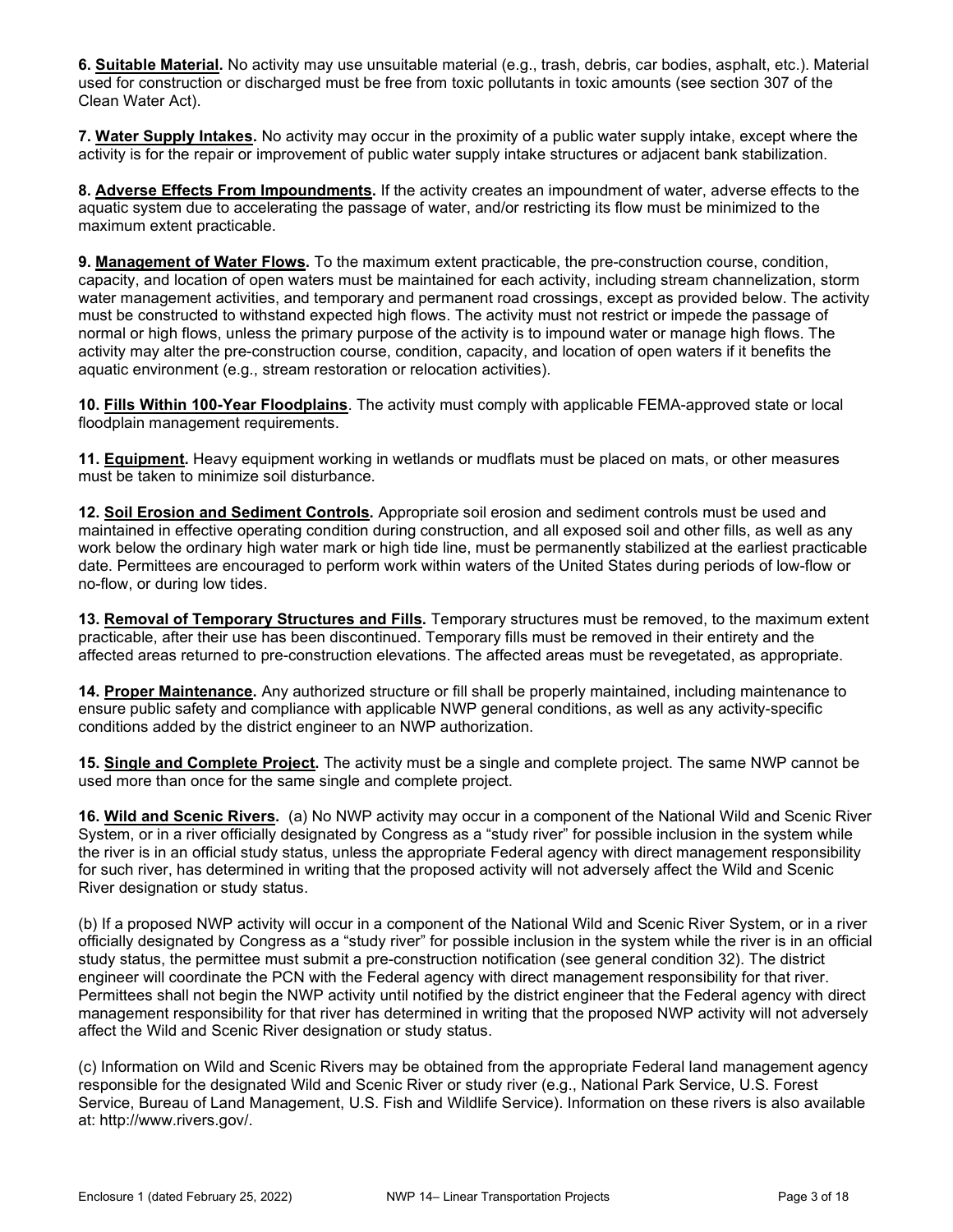17. Tribal Rights. No activity or its operation may impair reserved tribal rights, including, but not limited to, reserved water rights and treaty fishing and hunting rights.

18. Endangered Species. (a) No activity is authorized under any NWP which is likely to directly or indirectly jeopardize the continued existence of a threatened or endangered species or a species proposed for such designation, as identified under the Federal Endangered Species Act (ESA), or which will directly or indirectly destroy or adversely modify designated critical habitat or critical habitat proposed for such designation. No activity is authorized under any NWP which "may affect" a listed species or critical habitat, unless ESA section 7 consultation addressing the consequences of the proposed activity on listed species or critical habitat has been completed. See 50 CFR 402.02 for the definition of "effects of the action" for the purposes of ESA section 7 consultation, as well as 50 CFR 402.17, which provides further explanation under ESA section 7 regarding "activities that are reasonably certain to occur" and "consequences caused by the proposed action."

(b) Federal agencies should follow their own procedures for complying with the requirements of the ESA (see 33 CFR 330.4(f)(1)). If pre-construction notification is required for the proposed activity, the Federal permittee must provide the district engineer with the appropriate documentation to demonstrate compliance with those requirements. The district engineer will verify that the appropriate documentation has been submitted. If the appropriate documentation has not been submitted, additional ESA section 7 consultation may be necessary for the activity and the respective federal agency would be responsible for fulfilling its obligation under section 7 of the ESA.

(c) Non-federal permittees must submit a pre-construction notification to the district engineer if any listed species (or species proposed for listing) or designated critical habitat (or critical habitat proposed such designation) might be affected or is in the vicinity of the activity, or if the activity is located in designated critical habitat or critical habitat proposed for such designation, and shall not begin work on the activity until notified by the district engineer that the requirements of the ESA have been satisfied and that the activity is authorized. For activities that might affect Federally-listed endangered or threatened species (or species proposed for listing) or designated critical habitat (or critical habitat proposed for such designation), the pre-construction notification must include the name(s) of the endangered or threatened species (or species proposed for listing) that might be affected by the proposed activity or that utilize the designated critical habitat (or critical habitat proposed for such designation) that might be affected by the proposed activity. The district engineer will determine whether the proposed activity "may affect" or will have "no effect" to listed species and designated critical habitat and will notify the non-Federal applicant of the Corps' determination within 45 days of receipt of a complete pre-construction notification. For activities where the non-Federal applicant has identified listed species (or species proposed for listing) or designated critical habitat (or critical habitat proposed for such designation) that might be affected or is in the vicinity of the activity, and has so notified the Corps, the applicant shall not begin work until the Corps has provided notification that the proposed activity will have "no effect" on listed species (or species proposed for listing or designated critical habitat (or critical habitat proposed for such designation), or until ESA section 7 consultation or conference has been completed. If the non-Federal applicant has not heard back from the Corps within 45 days, the applicant must still wait for notification from the Corps.

(d) As a result of formal or informal consultation or conference with the FWS or NMFS the district engineer may add species-specific permit conditions to the NWPs.

(e) Authorization of an activity by an NWP does not authorize the "take" of a threatened or endangered species as defined under the ESA. In the absence of separate authorization (e.g., an ESA Section 10 Permit, a Biological Opinion with "incidental take" provisions, etc.) from the FWS or the NMFS, the Endangered Species Act prohibits any person subject to the jurisdiction of the United States to take a listed species, where "take" means to harass, harm, pursue, hunt, shoot, wound, kill, trap, capture, or collect, or to attempt to engage in any such conduct. The word "harm" in the definition of "take'' means an act which actually kills or injures wildlife. Such an act may include significant habitat modification or degradation where it actually kills or injures wildlife by significantly impairing essential behavioral patterns, including breeding, feeding or sheltering.

(f) If the non-federal permittee has a valid ESA section  $10(a)(1)(B)$  incidental take permit with an approved Habitat Conservation Plan for a project or a group of projects that includes the proposed NWP activity, the non-federal applicant should provide a copy of that ESA section 10(a)(1)(B) permit with the PCN required by paragraph (c) of this general condition. The district engineer will coordinate with the agency that issued the ESA section 10(a)(1)(B) permit to determine whether the proposed NWP activity and the associated incidental take were considered in the internal ESA section 7 consultation conducted for the ESA section 10(a)(1)(B) permit. If that coordination results in concurrence from the agency that the proposed NWP activity and the associated incidental take were considered in the internal ESA section 7 consultation for the ESA section 10(a)(1)(B) permit, the district engineer does not need to conduct a separate ESA section 7 consultation for the proposed NWP activity. The district engineer will notify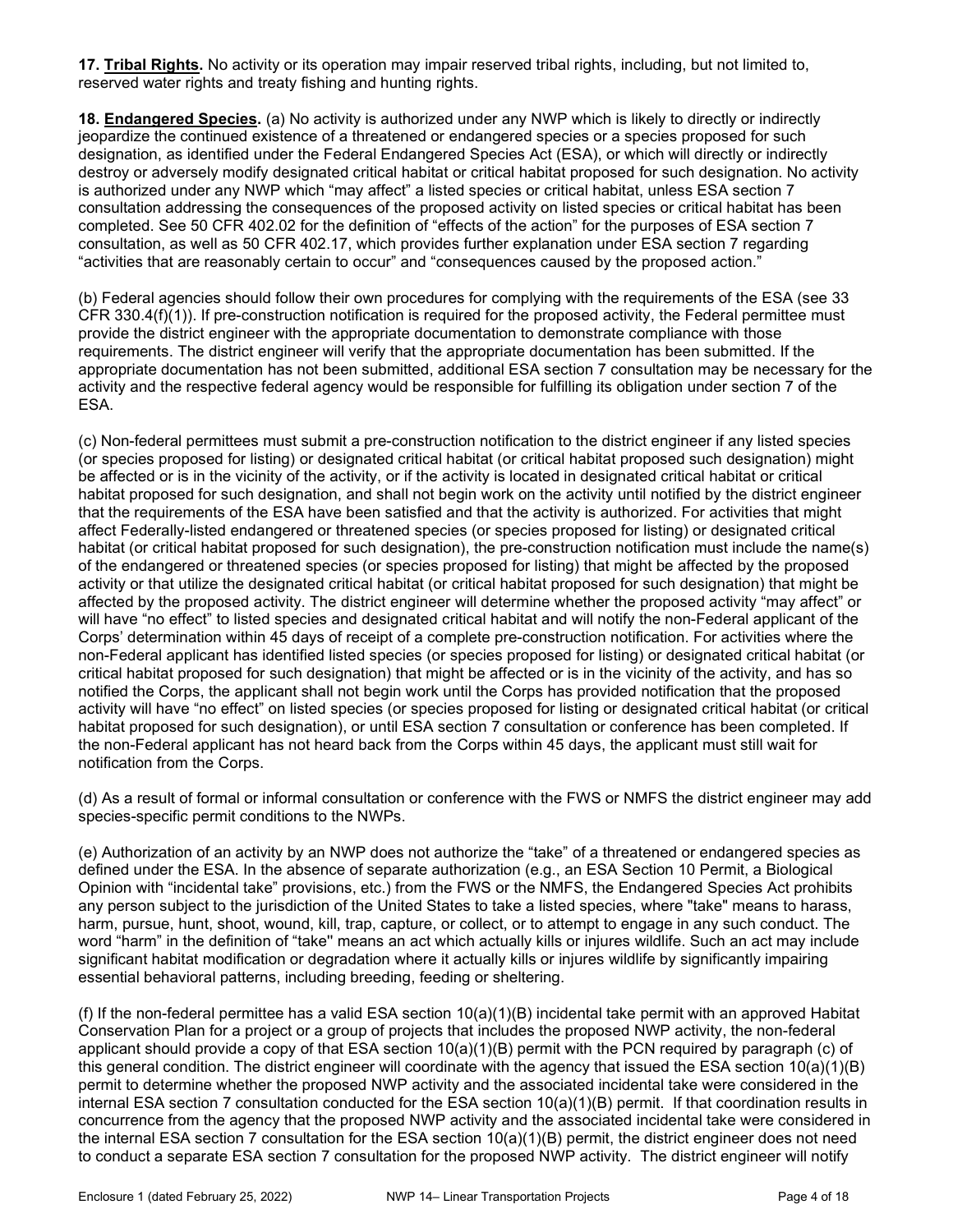the non-federal applicant within 45 days of receipt of a complete pre-construction notification whether the ESA section 10(a)(1)(B) permit covers the proposed NWP activity or whether additional ESA section 7 consultation is required.

(g) Information on the location of threatened and endangered species and their critical habitat can be obtained directly from the offices of the FWS and NMFS or their world wide web pages at http://www.fws.gov/ or http://www.fws.gov/ipac and http://www.nmfs.noaa.gov/pr/species/esa/ respectively.

19. Migratory Birds and Bald and Golden Eagles. The permittee is responsible for ensuring that an action authorized by an NWP complies with the Migratory Bird Treaty Act and the Bald and Golden Eagle Protection Act. The permittee is responsible for contacting the appropriate local office of the U.S. Fish and Wildlife Service to determine what measures, if any, are necessary or appropriate to reduce adverse effects to migratory birds or eagles, including whether "incidental take" permits are necessary and available under the Migratory Bird Treaty Act or Bald and Golden Eagle Protection Act for a particular activity.

20. Historic Properties. (a) No activity is authorized under any NWP which may have the potential to cause effects to properties listed, or eligible for listing, in the National Register of Historic Places until the requirements of Section 106 of the National Historic Preservation Act (NHPA) have been satisfied.

(b) Federal permittees should follow their own procedures for complying with the requirements of section 106 of the National Historic Preservation Act (see 33 CFR 330.4(g)(1)). If pre-construction notification is required for the proposed NWP activity, the Federal permittee must provide the district engineer with the appropriate documentation to demonstrate compliance with those requirements. The district engineer will verify that the appropriate documentation has been submitted. If the appropriate documentation is not submitted, then additional consultation under section 106 may be necessary. The respective federal agency is responsible for fulfilling its obligation to comply with section 106.

(c) Non-federal permittees must submit a pre-construction notification to the district engineer if the NWP activity might have the potential to cause effects to any historic properties listed on, determined to be eligible for listing on, or potentially eligible for listing on the National Register of Historic Places, including previously unidentified properties. For such activities, the pre-construction notification must state which historic properties might have the potential to be affected by the proposed NWP activity or include a vicinity map indicating the location of the historic properties or the potential for the presence of historic properties. Assistance regarding information on the location of, or potential for, the presence of historic properties can be sought from the State Historic Preservation Officer, Tribal Historic Preservation Officer, or designated tribal representative, as appropriate, and the National Register of Historic Places (see 33 CFR 330.4(g)). When reviewing pre-construction notifications, district engineers will comply with the current procedures for addressing the requirements of section 106 of the National Historic Preservation Act. The district engineer shall make a reasonable and good faith effort to carry out appropriate identification efforts commensurate with potential impacts, which may include background research, consultation, oral history interviews, sample field investigation, and/or field survey. Based on the information submitted in the PCN and these identification efforts, the district engineer shall determine whether the proposed NWP activity has the potential to cause effects on the historic properties. Section 106 consultation is not required when the district engineer determines that the activity does not have the potential to cause effects on historic properties (see 36 CFR 800.3(a)). Section 106 consultation is required when the district engineer determines that the activity has the potential to cause effects on historic properties. The district engineer will conduct consultation with consulting parties identified under 36 CFR 800.2(c) when he or she makes any of the following effect determinations for the purposes of section 106 of the NHPA: no historic properties affected, no adverse effect, or adverse effect.

(d) Where the non-Federal applicant has identified historic properties on which the proposed NWP activity might have the potential to cause effects and has so notified the Corps, the non-Federal applicant shall not begin the activity until notified by the district engineer either that the activity has no potential to cause effects to historic properties or that NHPA section 106 consultation has been completed. For non-federal permittees, the district engineer will notify the prospective permittee within 45 days of receipt of a complete pre-construction notification whether NHPA section 106 consultation is required. If NHPA section 106 consultation is required, the district engineer will notify the non-Federal applicant that he or she cannot begin the activity until section 106 consultation is completed. If the non-Federal applicant has not heard back from the Corps within 45 days, the applicant must still wait for notification from the Corps.

(e) Prospective permittees should be aware that section 110k of the NHPA (54 U.S.C. 306113) prevents the Corps from granting a permit or other assistance to an applicant who, with intent to avoid the requirements of section 106 of the NHPA, has intentionally significantly adversely affected a historic property to which the permit would relate, or having legal power to prevent it, allowed such significant adverse effect to occur, unless the Corps, after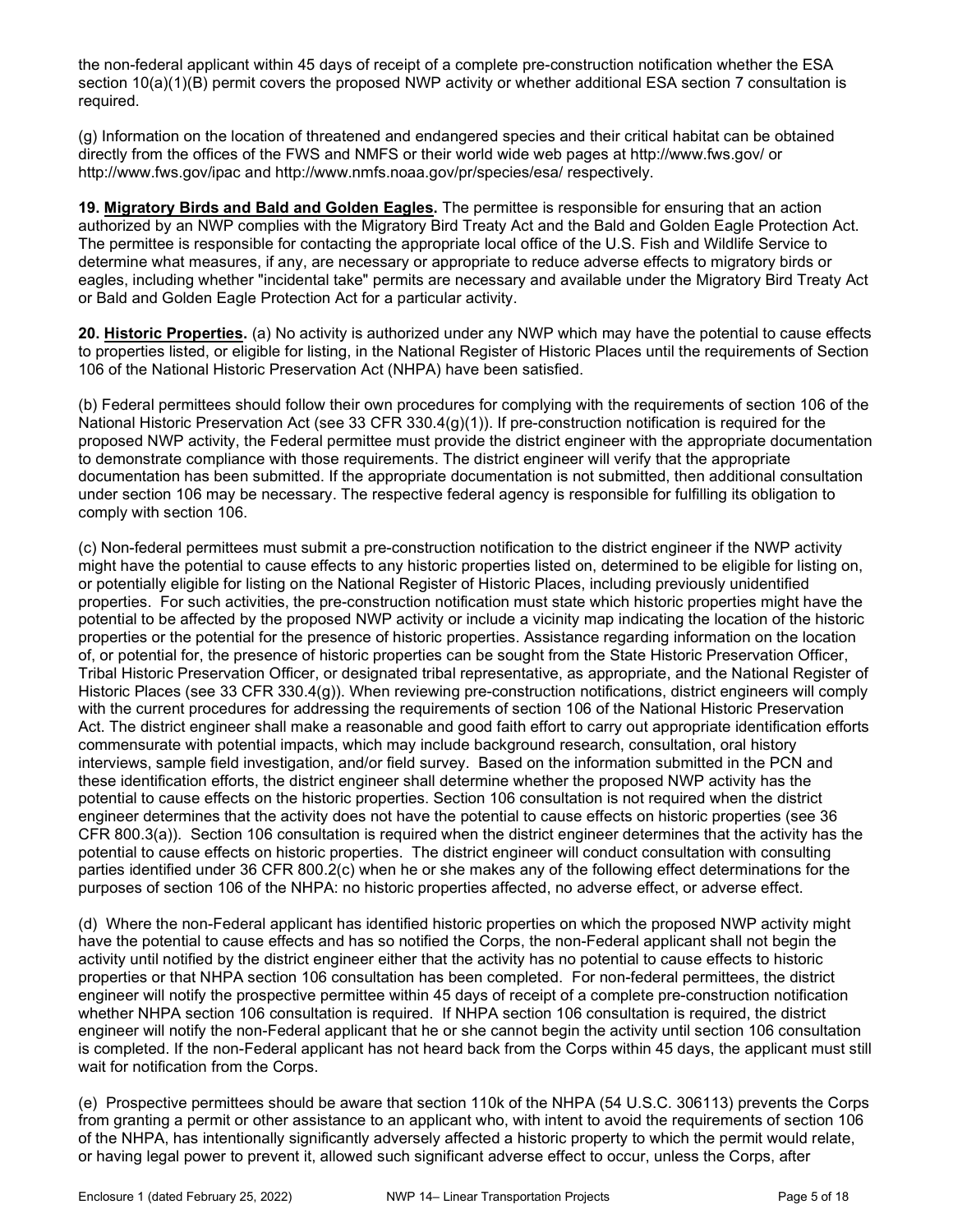consultation with the Advisory Council on Historic Preservation (ACHP), determines that circumstances justify granting such assistance despite the adverse effect created or permitted by the applicant. If circumstances justify granting the assistance, the Corps is required to notify the ACHP and provide documentation specifying the circumstances, the degree of damage to the integrity of any historic properties affected, and proposed mitigation. This documentation must include any views obtained from the applicant, SHPO/THPO, appropriate Indian tribes if the undertaking occurs on or affects historic properties on tribal lands or affects properties of interest to those tribes, and other parties known to have a legitimate interest in the impacts to the permitted activity on historic properties.

21. Discovery of Previously Unknown Remains and Artifacts. Permittees that discover any previously unknown historic, cultural or archeological remains and artifacts while accomplishing the activity authorized by an NWP, they must immediately notify the district engineer of what they have found, and to the maximum extent practicable, avoid construction activities that may affect the remains and artifacts until the required coordination has been completed. The district engineer will initiate the Federal, Tribal, and state coordination required to determine if the items or remains warrant a recovery effort or if the site is eligible for listing in the National Register of Historic Places.

22. Designated Critical Resource Waters. Critical resource waters include, NOAA-managed marine sanctuaries and marine monuments, and National Estuarine Research Reserves. The district engineer may designate, after notice and opportunity for public comment, additional waters officially designated by a state as having particular environmental or ecological significance, such as outstanding national resource waters or state natural heritage sites. The district engineer may also designate additional critical resource waters after notice and opportunity for public comment.

(a) Discharges of dredged or fill material into waters of the United States are not authorized by NWPs 7, 12, 14, 16, 17, 21, 29, 31, 35, 39, 40, 42, 43, 44, 49, 50, 51, 52, 57 and 58 for any activity within, or directly affecting, critical resource waters, including wetlands adjacent to such waters.

(b) For NWPs 3, 8, 10, 13, 15, 18, 19, 22, 23, 25, 27, 28, 30, 33, 34, 36, 37, 38, and 54, notification is required in accordance with general condition 32, for any activity proposed by permittees in the designated critical resource waters including wetlands adjacent to those waters. The district engineer may authorize activities under these NWPs only after she or he determines that the impacts to the critical resource waters will be no more than minimal.

23. Mitigation. The district engineer will consider the following factors when determining appropriate and practicable mitigation necessary to ensure that the individual and cumulative adverse environmental effects are no more than minimal:

(a) The activity must be designed and constructed to avoid and minimize adverse effects, both temporary and permanent, to waters of the United States to the maximum extent practicable at the project site (i.e., on site).

(b) Mitigation in all its forms (avoiding, minimizing, rectifying, reducing, or compensating for resource losses) will be required to the extent necessary to ensure that the individual and cumulative adverse environmental effects are no more than minimal.

(c) Compensatory mitigation at a minimum one-for-one ratio will be required for all wetland losses that exceed 1/10 acre and require pre-construction notification, unless the district engineer determines in writing that either some other form of mitigation would be more environmentally appropriate or the adverse environmental effects of the proposed activity are no more than minimal, and provides an activity-specific waiver of this requirement. For wetland losses of 1/10-acre or less that require pre-construction notification, the district engineer may determine on a case-by-case basis that compensatory mitigation is required to ensure that the activity results in only minimal adverse environmental effects.

(d) Compensatory mitigation at a minimum one-for-one ratio will be required for all losses of stream bed that exceed 3/100-acre and require pre-construction notification, unless the district engineer determines in writing that either some other form of mitigation would be more environmentally appropriate or the adverse environmental effects of the proposed activity are no more than minimal, and provides an activity-specific waiver of this requirement. This compensatory mitigation requirement may be satisfied through the restoration or enhancement of riparian areas next to streams in accordance with paragraph (e) of this general condition. For losses of stream bed of 3/100-acre or less that require pre-construction notification, the district engineer may determine on a case-bycase basis that compensatory mitigation is required to ensure that the activity results in only minimal adverse environmental effects. Compensatory mitigation for losses of streams should be provided, if practicable, through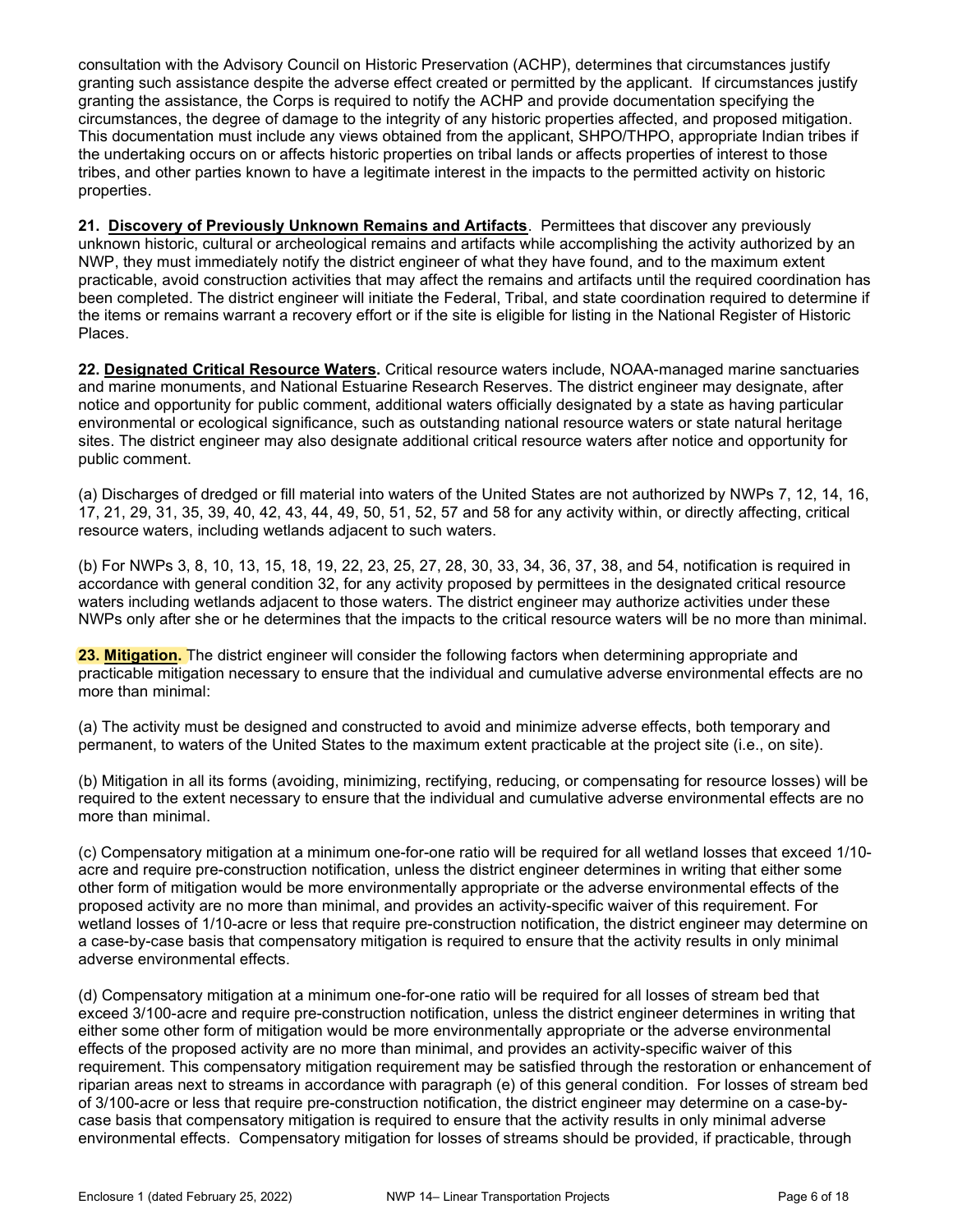stream rehabilitation, enhancement, or preservation, since streams are difficult-to-replace resources (see 33 CFR 332.3(e)(3)).

(e) Compensatory mitigation plans for NWP activities in or near streams or other open waters will normally include a requirement for the restoration or enhancement, maintenance, and legal protection (e.g., conservation easements) of riparian areas next to open waters. In some cases, the restoration or maintenance/protection of riparian areas may be the only compensatory mitigation required. If restoring riparian areas involves planting vegetation, only native species should be planted. The width of the required riparian area will address documented water quality or aquatic habitat loss concerns. Normally, the riparian area will be 25 to 50 feet wide on each side of the stream, but the district engineer may require slightly wider riparian areas to address documented water quality or habitat loss concerns. If it is not possible to restore or maintain/protect a riparian area on both sides of a stream, or if the waterbody is a lake or coastal waters, then restoring or maintaining/protecting a riparian area along a single bank or shoreline may be sufficient. Where both wetlands and open waters exist on the project site, the district engineer will determine the appropriate compensatory mitigation (e.g., riparian areas and/or wetlands compensation) based on what is best for the aquatic environment on a watershed basis. In cases where riparian areas are determined to be the most appropriate form of minimization or compensatory mitigation, the district engineer may waive or reduce the requirement to provide wetland compensatory mitigation for wetland losses.

(f) Compensatory mitigation projects provided to offset losses of aquatic resources must comply with the applicable provisions of 33 CFR part 332.

(1) The prospective permittee is responsible for proposing an appropriate compensatory mitigation option if compensatory mitigation is necessary to ensure that the activity results in no more than minimal adverse environmental effects. For the NWPs, the preferred mechanism for providing compensatory mitigation is mitigation bank credits or in-lieu fee program credits (see 33 CFR 332.3(b)(2) and (3)). However, if an appropriate number and type of mitigation bank or in-lieu credits are not available at the time the PCN is submitted to the district engineer, the district engineer may approve the use of permittee-responsible mitigation.

(2) The amount of compensatory mitigation required by the district engineer must be sufficient to ensure that the authorized activity results in no more than minimal individual and cumulative adverse environmental effects (see 33 CFR 330.1(e)(3)). (See also 33 CFR 332.3(f).)

(3) Since the likelihood of success is greater and the impacts to potentially valuable uplands are reduced, aquatic resource restoration should be the first compensatory mitigation option considered for permittee-responsible mitigation.

(4) If permittee-responsible mitigation is the proposed option, the prospective permittee is responsible for submitting a mitigation plan. A conceptual or detailed mitigation plan may be used by the district engineer to make the decision on the NWP verification request, but a final mitigation plan that addresses the applicable requirements of 33 CFR 332.4(c)(2) through (14) must be approved by the district engineer before the permittee begins work in waters of the United States, unless the district engineer determines that prior approval of the final mitigation plan is not practicable or not necessary to ensure timely completion of the required compensatory mitigation (see 33 CFR 332.3(k)(3)). If permittee-responsible mitigation is the proposed option, and the proposed compensatory mitigation site is located on land in which another federal agency holds an easement, the district engineer will coordinate with that federal agency to determine if proposed compensatory mitigation project is compatible with the terms of the easement.

(5) If mitigation bank or in-lieu fee program credits are the proposed option, the mitigation plan needs to address only the baseline conditions at the impact site and the number of credits to be provided (see 33 CFR 332.4(c)(1)(ii)).

(6) Compensatory mitigation requirements (e.g., resource type and amount to be provided as compensatory mitigation, site protection, ecological performance standards, monitoring requirements) may be addressed through conditions added to the NWP authorization, instead of components of a compensatory mitigation plan (see 33 CFR 332.4(c)(1)(ii)).

(g) Compensatory mitigation will not be used to increase the acreage losses allowed by the acreage limits of the NWPs. For example, if an NWP has an acreage limit of 1/2-acre, it cannot be used to authorize any NWP activity resulting in the loss of greater than 1/2-acre of waters of the United States, even if compensatory mitigation is provided that replaces or restores some of the lost waters. However, compensatory mitigation can and should be used, as necessary, to ensure that an NWP activity already meeting the established acreage limits also satisfies the no more than minimal impact requirement for the NWPs.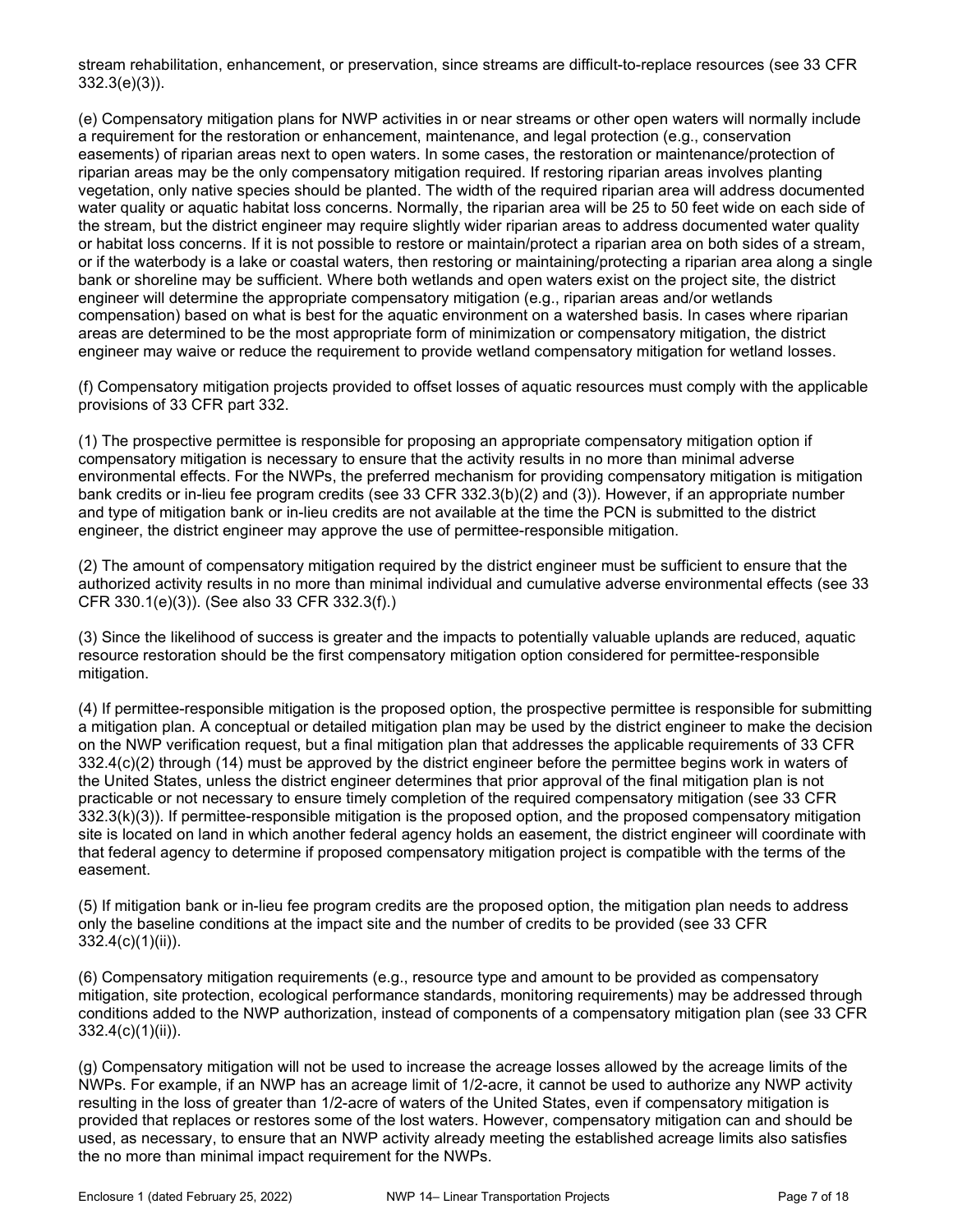(h) Permittees may propose the use of mitigation banks, in-lieu fee programs, or permittee-responsible mitigation. When developing a compensatory mitigation proposal, the permittee must consider appropriate and practicable options consistent with the framework at 33 CFR 332.3(b). For activities resulting in the loss of marine or estuarine resources, permittee-responsible mitigation may be environmentally preferable if there are no mitigation banks or in-lieu fee programs in the area that have marine or estuarine credits available for sale or transfer to the permittee. For permittee-responsible mitigation, the special conditions of the NWP verification must clearly indicate the party or parties responsible for the implementation and performance of the compensatory mitigation project, and, if required, its long-term management.

(i) Where certain functions and services of waters of the United States are permanently adversely affected by a regulated activity, such as discharges of dredged or fill material into waters of the United States that will convert a forested or scrub-shrub wetland to a herbaceous wetland in a permanently maintained utility line right-of-way, mitigation may be required to reduce the adverse environmental effects of the activity to the no more than minimal level.

24. Safety of Impoundment Structures. To ensure that all impoundment structures are safely designed, the district engineer may require non-Federal applicants to demonstrate that the structures comply with established state or federal, dam safety criteria or have been designed by qualified persons. The district engineer may also require documentation that the design has been independently reviewed by similarly qualified persons, and appropriate modifications made to ensure safety.

25. Water Quality. (a) Where the certifying authority (state, authorized tribe, or EPA, as appropriate) has not previously certified compliance of an NWP with CWA section 401, a CWA section 401 water quality certification for the proposed discharge must be obtained or waived (see 33 CFR 330.4(c)). If the permittee cannot comply with all of the conditions of a water quality certification previously issued by certifying authority for the issuance of the NWP, then the permittee must obtain a water quality certification or waiver for the proposed discharge in order for the activity to be authorized by an NWP.

(b) If the NWP activity requires pre-construction notification and the certifying authority has not previously certified compliance of an NWP with CWA section 401, the proposed discharge is not authorized by an NWP until water quality certification is obtained or waived. If the certifying authority issues a water quality certification for the proposed discharge, the permittee must submit a copy of the certification to the district engineer. The discharge is not authorized by an NWP until the district engineer has notified the permittee that the water quality certification requirement has been satisfied by the issuance of a water quality certification or a waiver.

(c) The district engineer or certifying authority may require additional water quality management measures to ensure that the authorized activity does not result in more than minimal degradation of water quality.

26. Coastal Zone Management. In coastal states where an NWP has not previously received a state coastal zone management consistency concurrence, an individual state coastal zone management consistency concurrence must be obtained, or a presumption of concurrence must occur (see 33 CFR 330.4(d)). If the permittee cannot comply with all of the conditions of a coastal zone management consistency concurrence previously issued by the state, then the permittee must obtain an individual coastal zone management consistency concurrence or presumption of concurrence in order for the activity to be authorized by an NWP. The district engineer or a state may require additional measures to ensure that the authorized activity is consistent with state coastal zone management requirements.

27. Regional and Case-By-Case Conditions. The activity must comply with any regional conditions that may have been added by the Division Engineer (see 33 CFR 330.4(e)) and with any case specific conditions added by the Corps or by the state, Indian Tribe, or U.S. EPA in its CWA section 401 Water Quality Certification, or by the state in its Coastal Zone Management Act consistency determination.

28. Use of Multiple Nationwide Permits. The use of more than one NWP for a single and complete project is authorized, subject to the following restrictions:

(a) If only one of the NWPs used to authorize the single and complete project has a specified acreage limit, the acreage loss of waters of the United States cannot exceed the acreage limit of the NWP with the highest specified acreage limit. For example, if a road crossing over tidal waters is constructed under NWP 14, with associated bank stabilization authorized by NWP 13, the maximum acreage loss of waters of the United States for the total project cannot exceed 1/3-acre.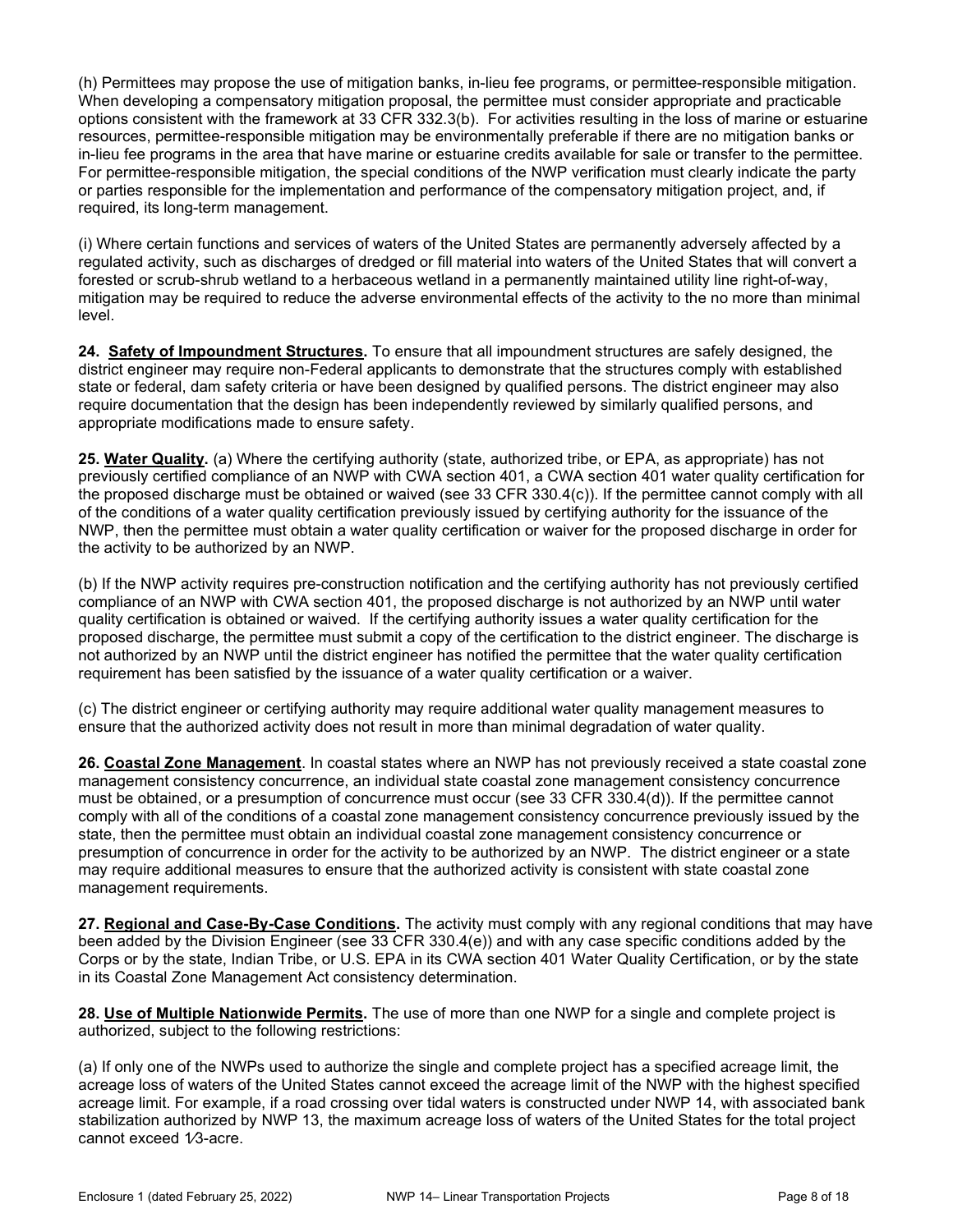(b) If one or more of the NWPs used to authorize the single and complete project has specified acreage limits, the acreage loss of waters of the United States authorized by those NWPs cannot exceed their respective specified acreage limits. For example, if a commercial development is constructed under NWP 39, and the single and complete project includes the filling of an upland ditch authorized by NWP 46, the maximum acreage loss of waters of the United States for the commercial development under NWP 39 cannot exceed 1/2-acre, and the total acreage loss of waters of United States due to the NWP 39 and 46 activities cannot exceed 1 acre.

29. Transfer of Nationwide Permit Verifications. If the permittee sells the property associated with a nationwide permit verification, the permittee may transfer the nationwide permit verification to the new owner by submitting a letter to the appropriate Corps district office to validate the transfer. A copy of the nationwide permit verification must be attached to the letter, and the letter must contain the following statement and signature:

"When the structures or work authorized by this nationwide permit are still in existence at the time the property is transferred, the terms and conditions of this nationwide permit, including any special conditions, will continue to be binding on the new owner(s) of the property. To validate the transfer of this nationwide permit and the associated liabilities associated with compliance with its terms and conditions, have the transferee sign and date below."

(Transferee)

\_\_\_\_\_\_\_\_\_\_\_\_\_\_\_\_\_\_\_\_\_\_\_\_\_\_\_\_\_\_\_\_\_\_\_\_\_\_\_\_\_\_\_\_\_

(Date)

30. Compliance Certification. Each permittee who receives an NWP verification letter from the Corps must provide a signed certification documenting completion of the authorized activity and implementation of any required compensatory mitigation. The success of any required permittee-responsible mitigation, including the achievement of ecological performance standards, will be addressed separately by the district engineer. The Corps will provide the permittee the certification document with the NWP verification letter. The certification document will include:

(a) A statement that the authorized activity was done in accordance with the NWP authorization, including any general, regional, or activity-specific conditions;

(b) A statement that the implementation of any required compensatory mitigation was completed in accordance with the permit conditions. If credits from a mitigation bank or in-lieu fee program are used to satisfy the compensatory mitigation requirements, the certification must include the documentation required by 33 CFR 332.3(l)(3) to confirm that the permittee secured the appropriate number and resource type of credits; and

(c) The signature of the permittee certifying the completion of the activity and mitigation.

The completed certification document must be submitted to the district engineer within 30 days of completion of the authorized activity or the implementation of any required compensatory mitigation, whichever occurs later.

31. Activities Affecting Structures or Works Built by the United States. If an NWP activity also requires review by, or permission from, the Corps pursuant to 33 U.S.C. 408 because it will alter or temporarily or permanently occupy or use a U.S. Army Corps of Engineers (USACE) federally authorized Civil Works project (a "USACE project"), the prospective permittee must submit a pre-construction notification. See paragraph (b)(10) of general condition 32. An activity that requires section 408 permission and/or review is not authorized by an NWP until the appropriate Corps office issues the section 408 permission or completes its review to alter, occupy, or use the USACE project, and the district engineer issues a written NWP verification.

32. Pre-Construction Notification. (a) Timing. Where required by the terms of the NWP, the prospective permittee must notify the district engineer by submitting a pre-construction notification (PCN) as early as possible. The district engineer must determine if the PCN is complete within 30 calendar days of the date of receipt and, if the PCN is determined to be incomplete, notify the prospective permittee within that 30 day period to request the additional information necessary to make the PCN complete. The request must specify the information needed to make the PCN complete. As a general rule, district engineers will request additional information necessary to make the PCN complete only once. However, if the prospective permittee does not provide all of the requested information, then the district engineer will notify the prospective permittee that the PCN is still incomplete and the PCN review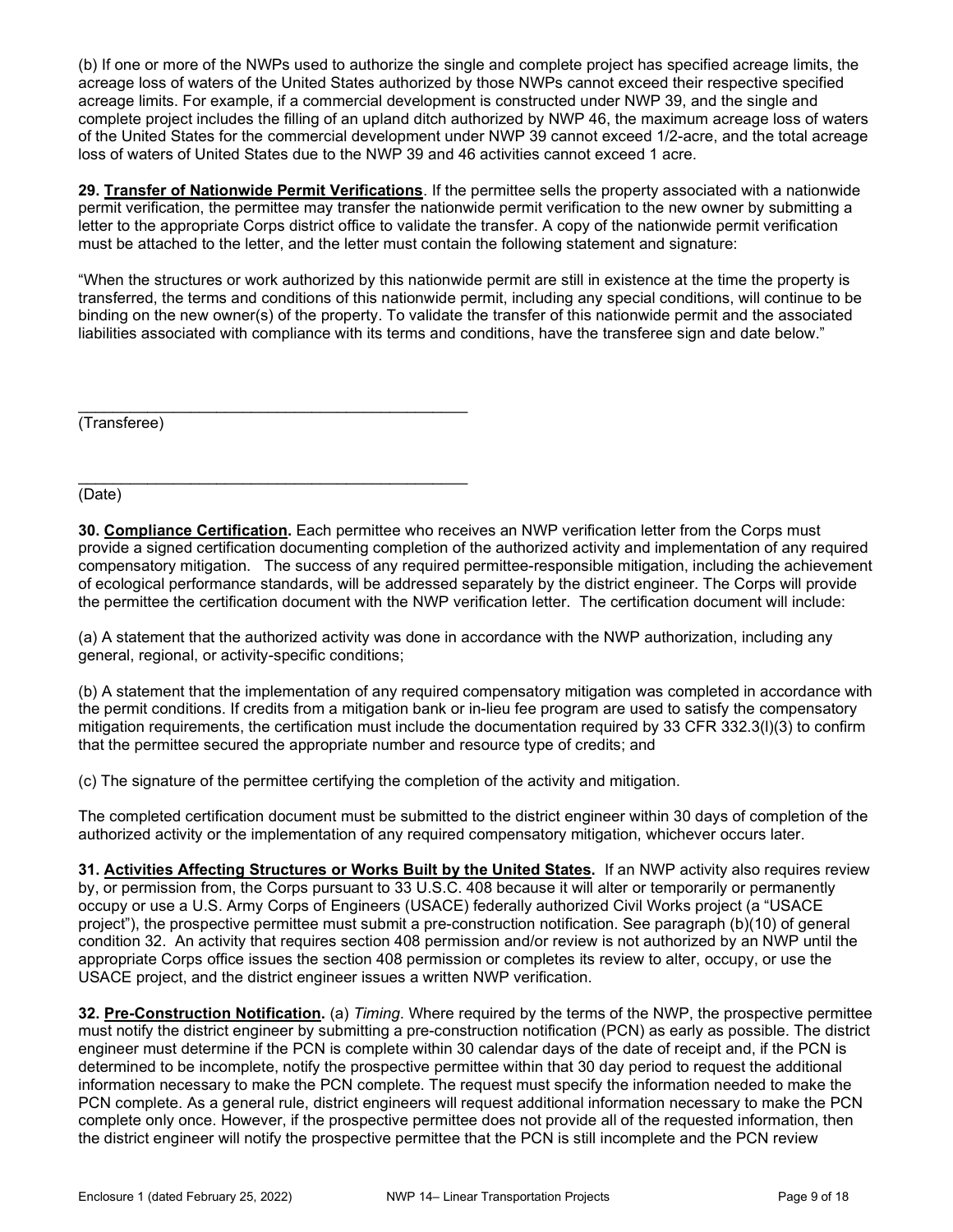process will not commence until all of the requested information has been received by the district engineer. The prospective permittee shall not begin the activity until either:

(1) He or she is notified in writing by the district engineer that the activity may proceed under the NWP with any special conditions imposed by the district or division engineer; or

(2) 45 calendar days have passed from the district engineer's receipt of the complete PCN and the prospective permittee has not received written notice from the district or division engineer. However, if the permittee was required to notify the Corps pursuant to general condition 18 that listed species or critical habitat might be affected or are in the vicinity of the activity, or to notify the Corps pursuant to general condition 20 that the activity might have the potential to cause effects to historic properties, the permittee cannot begin the activity until receiving written notification from the Corps that there is "no effect" on listed species or "no potential to cause effects" on historic properties, or that any consultation required under Section 7 of the Endangered Species Act (see 33 CFR 330.4(f)) and/or section 106 of the National Historic Preservation Act (see 33 CFR 330.4(g)) has been completed. If the proposed activity requires a written waiver to exceed specified limits of an NWP, the permittee may not begin the activity until the district engineer issues the waiver. If the district or division engineer notifies the permittee in writing that an individual permit is required within 45 calendar days of receipt of a complete PCN, the permittee cannot begin the activity until an individual permit has been obtained. Subsequently, the permittee's right to proceed under the NWP may be modified, suspended, or revoked only in accordance with the procedure set forth in 33 CFR 330.5(d)(2).

(b) Contents of Pre-Construction Notification: The PCN must be in writing and include the following information:

(1) Name, address and telephone numbers of the prospective permittee;

(2) Location of the proposed activity;

(3) Identify the specific NWP or NWP(s) the prospective permittee wants to use to authorize the proposed activity;

(4) (i) A description of the proposed activity; the activity's purpose; direct and indirect adverse environmental effects the activity would cause, including the anticipated amount of loss of wetlands, other special aquatic sites, and other waters expected to result from the NWP activity, in acres, linear feet, or other appropriate unit of measure; a description of any proposed mitigation measures intended to reduce the adverse environmental effects caused by the proposed activity; and any other NWP(s), regional general permit(s), or individual permit(s) used or intended to be used to authorize any part of the proposed project or any related activity, including other separate and distant crossings for linear projects that require Department of the Army authorization but do not require pre-construction notification. The description of the proposed activity and any proposed mitigation measures should be sufficiently detailed to allow the district engineer to determine that the adverse environmental effects of the activity will be no more than minimal and to determine the need for compensatory mitigation or other mitigation measures.

(ii) For linear projects where one or more single and complete crossings require pre-construction notification, the PCN must include the quantity of anticipated losses of wetlands, other special aquatic sites, and other waters for each single and complete crossing of those wetlands, other special aquatic sites, and other waters (including those single and complete crossings authorized by an NWP but do not require PCNs). This information will be used by the district engineer to evaluate the cumulative adverse environmental effects of the proposed linear project, and does not change those non-PCN NWP activities into NWP PCNs.

(iii) Sketches should be provided when necessary to show that the activity complies with the terms of the NWP. (Sketches usually clarify the activity and when provided results in a quicker decision. Sketches should contain sufficient detail to provide an illustrative description of the proposed activity (e.g., a conceptual plan), but do not need to be detailed engineering plans);

(5) The PCN must include a delineation of wetlands, other special aquatic sites, and other waters, such as lakes and ponds, and perennial and intermittent streams, on the project site. Wetland delineations must be prepared in accordance with the current method required by the Corps. The permittee may ask the Corps to delineate the special aquatic sites and other waters on the project site, but there may be a delay if the Corps does the delineation, especially if the project site is large or contains many wetlands, other special aquatic sites, and other waters. Furthermore, the 45-day period will not start until the delineation has been submitted to or completed by the Corps, as appropriate;

(6) If the proposed activity will result in the loss of greater than 1/10-acre of wetlands or 3/100-acre of stream bed and a PCN is required, the prospective permittee must submit a statement describing how the mitigation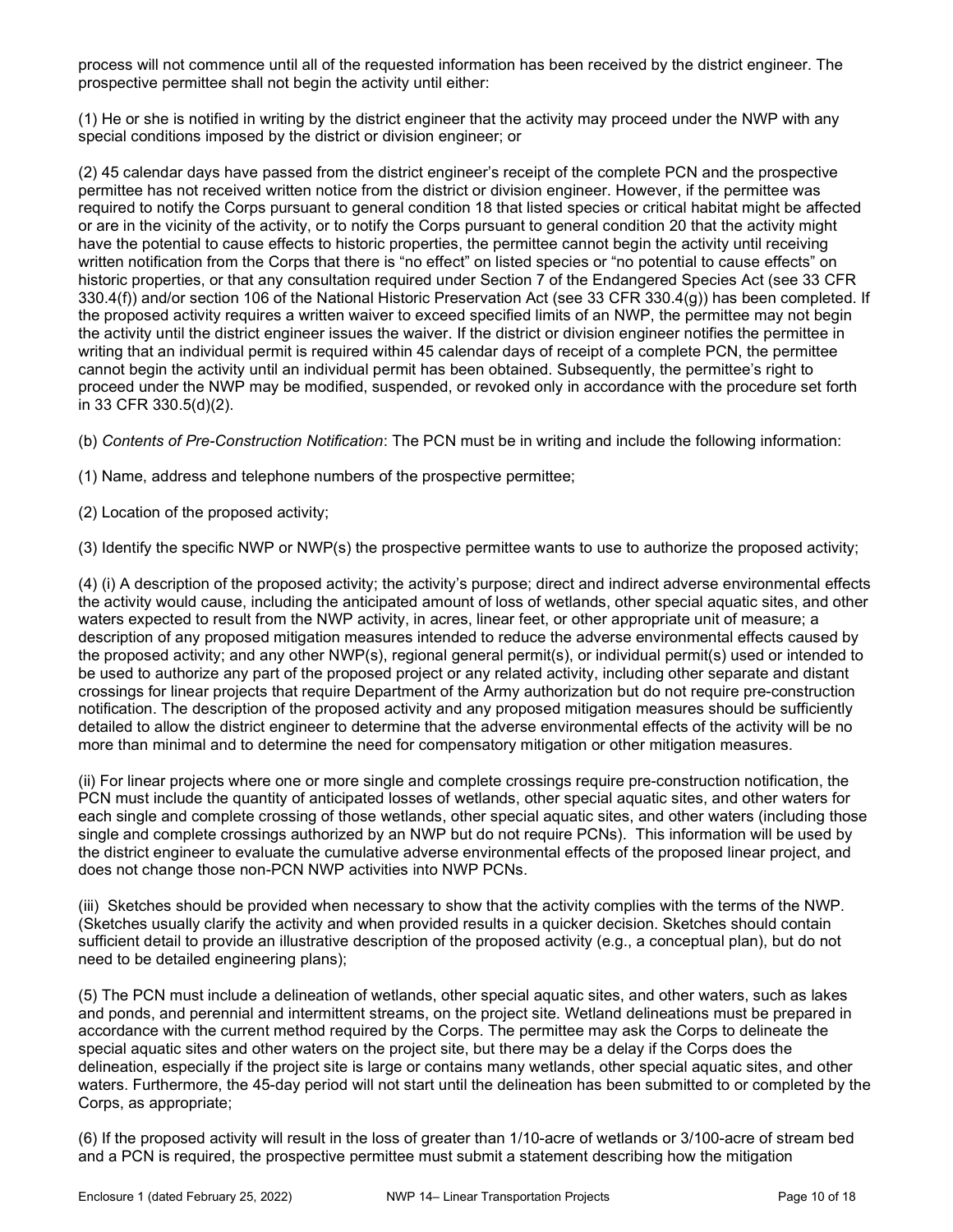requirement will be satisfied, or explaining why the adverse environmental effects are no more than minimal and why compensatory mitigation should not be required. As an alternative, the prospective permittee may submit a conceptual or detailed mitigation plan.

(7) For non-federal permittees, if any listed species (or species proposed for listing) or designated critical habitat (or critical habitat proposed for such designation) might be affected or is in the vicinity of the activity, or if the activity is located in designated critical habitat (or critical habitat proposed for such designation), the PCN must include the name(s) of those endangered or threatened species (or species proposed for listing) that might be affected by the proposed activity or utilize the designated critical habitat (or critical habitat proposed for such designation) that might be affected by the proposed activity. For NWP activities that require pre-construction notification, Federal permittees must provide documentation demonstrating compliance with the Endangered Species Act;

(8) For non-federal permittees, if the NWP activity might have the potential to cause effects to a historic property listed on, determined to be eligible for listing on, or potentially eligible for listing on, the National Register of Historic Places, the PCN must state which historic property might have the potential to be affected by the proposed activity or include a vicinity map indicating the location of the historic property. For NWP activities that require preconstruction notification, Federal permittees must provide documentation demonstrating compliance with section 106 of the National Historic Preservation Act;

(9) For an activity that will occur in a component of the National Wild and Scenic River System, or in a river officially designated by Congress as a "study river" for possible inclusion in the system while the river is in an official study status, the PCN must identify the Wild and Scenic River or the "study river" (see general condition 16); and

(10) For an NWP activity that requires permission from, or review by, the Corps pursuant to 33 U.S.C. 408 because it will alter or temporarily or permanently occupy or use a U.S. Army Corps of Engineers federally authorized civil works project, the pre-construction notification must include a statement confirming that the project proponent has submitted a written request for section 408 permission from, or review by, the Corps office having jurisdiction over that USACE project.

(c) Form of Pre-Construction Notification: The nationwide permit pre-construction notification form (Form ENG 6082) should be used for NWP PCNs. A letter containing the required information may also be used. Applicants may provide electronic files of PCNs and supporting materials if the district engineer has established tools and procedures for electronic submittals.

(d) Agency Coordination: (1) The district engineer will consider any comments from Federal and state agencies concerning the proposed activity's compliance with the terms and conditions of the NWPs and the need for mitigation to reduce the activity's adverse environmental effects so that they are no more than minimal.

(2) Agency coordination is required for: (i) all NWP activities that require pre-construction notification and result in the loss of greater than 1/2-acre of waters of the United States; (ii) NWP 13 activities in excess of 500 linear feet, fills greater than one cubic yard per running foot, or involve discharges of dredged or fill material into special aquatic sites; and (iii) NWP 54 activities in excess of 500 linear feet, or that extend into the waterbody more than 30 feet from the mean low water line in tidal waters or the ordinary high water mark in the Great Lakes.

(3) When agency coordination is required, the district engineer will immediately provide (e.g., via e-mail, facsimile transmission, overnight mail, or other expeditious manner) a copy of the complete PCN to the appropriate Federal or state offices (FWS, state natural resource or water quality agency, EPA, and, if appropriate, the NMFS). With the exception of NWP 37, these agencies will have 10 calendar days from the date the material is transmitted to notify the district engineer via telephone, facsimile transmission, or e-mail that they intend to provide substantive, sitespecific comments. The comments must explain why the agency believes the adverse environmental effects will be more than minimal. If so contacted by an agency, the district engineer will wait an additional 15 calendar days before making a decision on the pre-construction notification. The district engineer will fully consider agency comments received within the specified time frame concerning the proposed activity's compliance with the terms and conditions of the NWPs, including the need for mitigation to ensure that the net adverse environmental effects of the proposed activity are no more than minimal. The district engineer will provide no response to the resource agency, except as provided below. The district engineer will indicate in the administrative record associated with each pre-construction notification that the resource agencies' concerns were considered. For NWP 37, the emergency watershed protection and rehabilitation activity may proceed immediately in cases where there is an unacceptable hazard to life or a significant loss of property or economic hardship will occur. The district engineer will consider any comments received to decide whether the NWP 37 authorization should be modified, suspended, or revoked in accordance with the procedures at 33 CFR 330.5.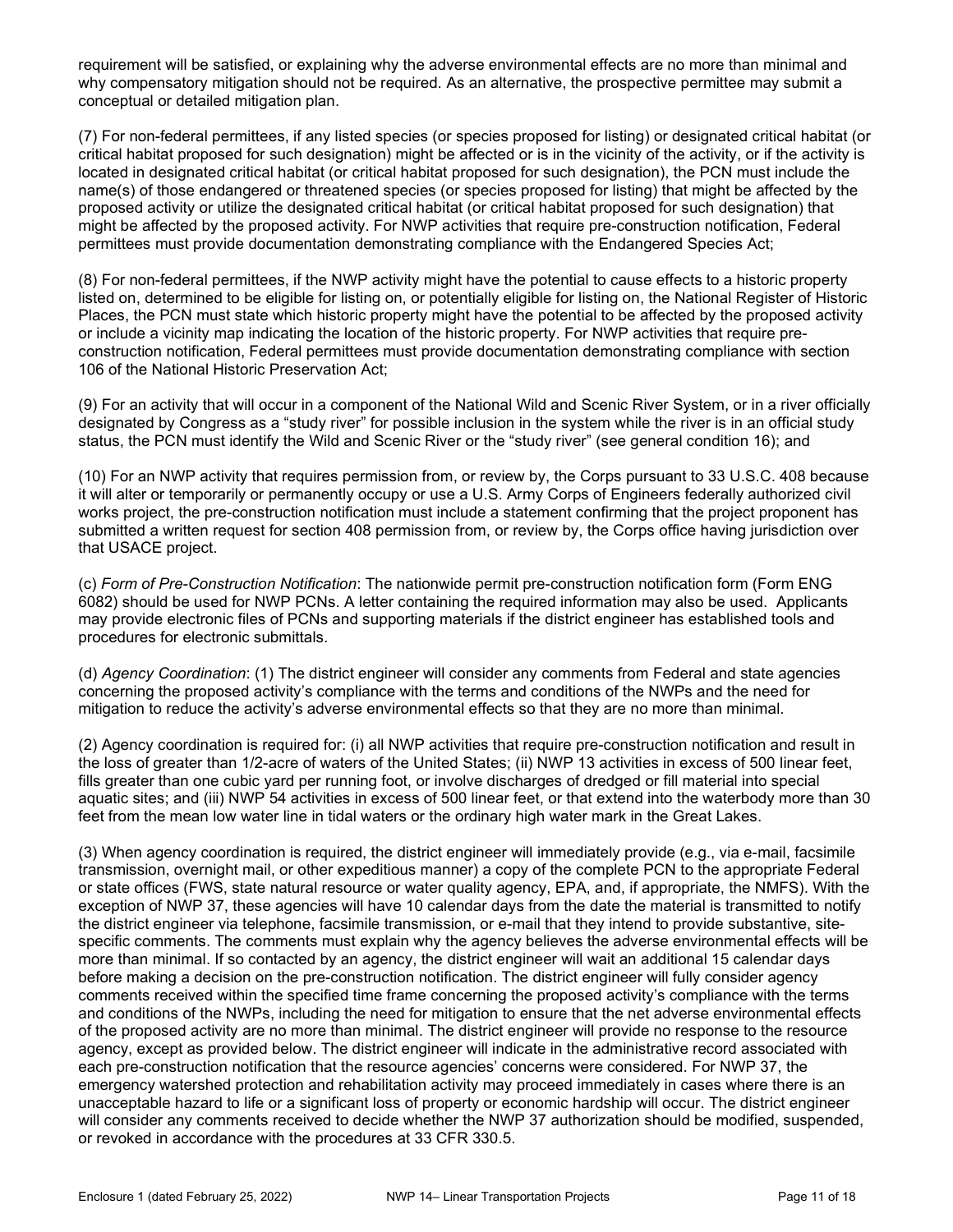(4) In cases of where the prospective permittee is not a Federal agency, the district engineer will provide a response to NMFS within 30 calendar days of receipt of any Essential Fish Habitat conservation recommendations, as required by section 305(b)(4)(B) of the Magnuson-Stevens Fishery Conservation and Management Act.

(5) Applicants are encouraged to provide the Corps with either electronic files or multiple copies of pre-construction notifications to expedite agency coordination.

## D. District Engineer's Decision

1. In reviewing the PCN for the proposed activity, the district engineer will determine whether the activity authorized by the NWP will result in more than minimal individual or cumulative adverse environmental effects or may be contrary to the public interest. If a project proponent requests authorization by a specific NWP, the district engineer should issue the NWP verification for that activity if it meets the terms and conditions of that NWP, unless he or she determines, after considering mitigation, that the proposed activity will result in more than minimal individual and cumulative adverse effects on the aquatic environment and other aspects of the public interest and exercises discretionary authority to require an individual permit for the proposed activity. For a linear project, this determination will include an evaluation of the single and complete crossings of waters of the United States that require PCNs to determine whether they individually satisfy the terms and conditions of the NWP(s), as well as the cumulative effects caused by all of the crossings of waters of the United States authorized by an NWP. If an applicant requests a waiver of an applicable limit, as provided for in NWPs 13, 36, or 54, the district engineer will only grant the waiver upon a written determination that the NWP activity will result in only minimal individual and cumulative adverse environmental effects.

2. When making minimal adverse environmental effects determinations the district engineer will consider the direct and indirect effects caused by the NWP activity. He or she will also consider the cumulative adverse environmental effects caused by activities authorized by an NWP and whether those cumulative adverse environmental effects are no more than minimal. The district engineer will also consider site specific factors, such as the environmental setting in the vicinity of the NWP activity, the type of resource that will be affected by the NWP activity, the functions provided by the aquatic resources that will be affected by the NWP activity, the degree or magnitude to which the aquatic resources perform those functions, the extent that aquatic resource functions will be lost as a result of the NWP activity (e.g., partial or complete loss), the duration of the adverse effects (temporary or permanent), the importance of the aquatic resource functions to the region (e.g., watershed or ecoregion), and mitigation required by the district engineer. If an appropriate functional or condition assessment method is available and practicable to use, that assessment method may be used by the district engineer to assist in the minimal adverse environmental effects determination. The district engineer may add case-specific special conditions to the NWP authorization to address site-specific environmental concerns.

3. If the proposed activity requires a PCN and will result in a loss of greater than 1/10-acre of wetlands or 3/100 acre of stream bed, the prospective permittee should submit a mitigation proposal with the PCN. Applicants may also propose compensatory mitigation for NWP activities with smaller impacts, or for impacts to other types of waters. The district engineer will consider any proposed compensatory mitigation or other mitigation measures the applicant has included in the proposal in determining whether the net adverse environmental effects of the proposed activity are no more than minimal. The compensatory mitigation proposal may be either conceptual or detailed. If the district engineer determines that the activity complies with the terms and conditions of the NWP and that the adverse environmental effects are no more than minimal, after considering mitigation, the district engineer will notify the permittee and include any activity-specific conditions in the NWP verification the district engineer deems necessary. Conditions for compensatory mitigation requirements must comply with the appropriate provisions at 33 CFR 332.3(k). The district engineer must approve the final mitigation plan before the permittee commences work in waters of the United States, unless the district engineer determines that prior approval of the final mitigation plan is not practicable or not necessary to ensure timely completion of the required compensatory mitigation. If the prospective permittee elects to submit a compensatory mitigation plan with the PCN, the district engineer will expeditiously review the proposed compensatory mitigation plan. The district engineer must review the proposed compensatory mitigation plan within 45 calendar days of receiving a complete PCN and determine whether the proposed mitigation would ensure that the NWP activity results in no more than minimal adverse environmental effects. If the net adverse environmental effects of the NWP activity (after consideration of the mitigation proposal) are determined by the district engineer to be no more than minimal, the district engineer will provide a timely written response to the applicant. The response will state that the NWP activity can proceed under the terms and conditions of the NWP, including any activity-specific conditions added to the NWP authorization by the district engineer.

4. If the district engineer determines that the adverse environmental effects of the proposed activity are more than minimal, then the district engineer will notify the applicant either: (a) that the activity does not qualify for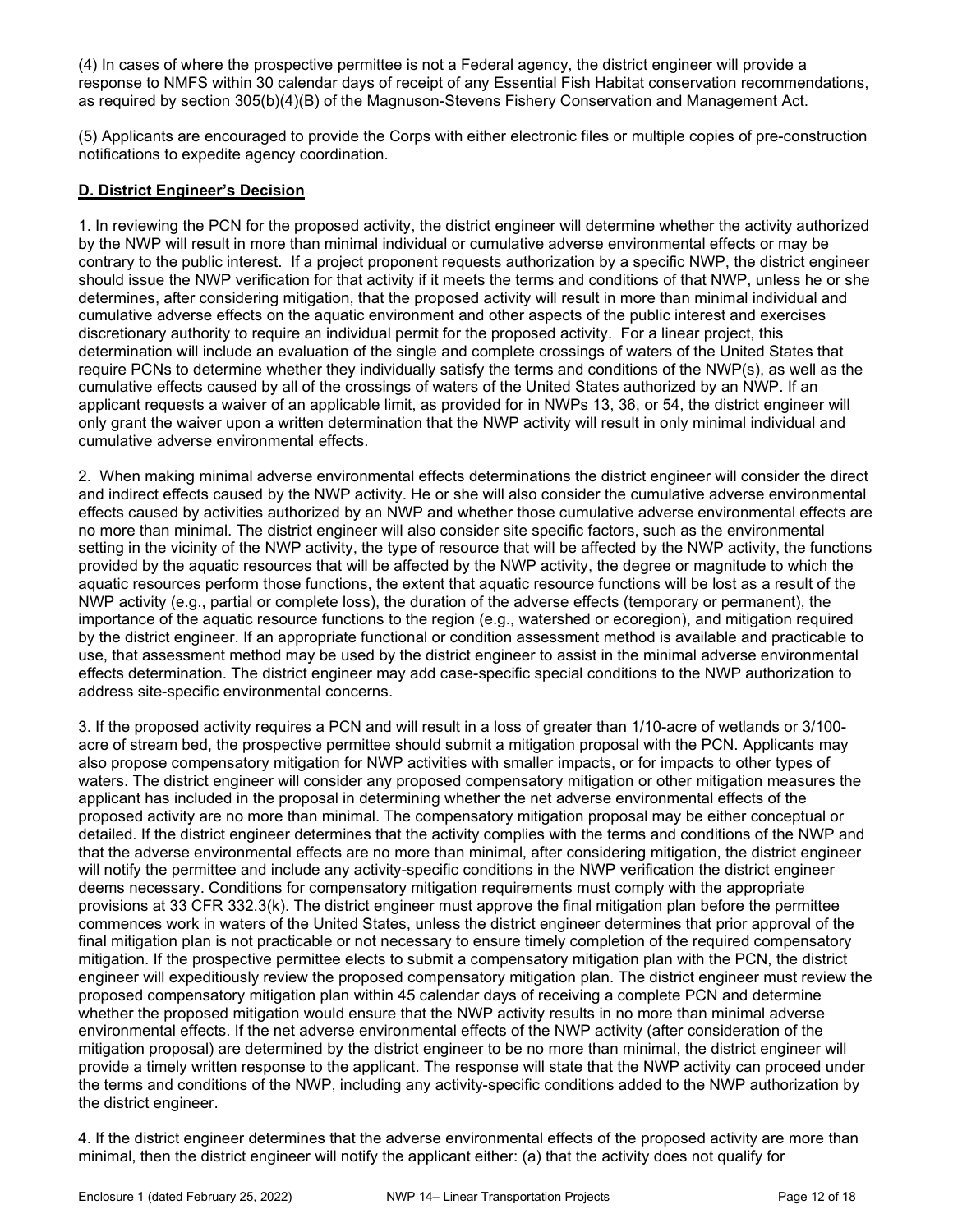authorization under the NWP and instruct the applicant on the procedures to seek authorization under an individual permit; (b) that the activity is authorized under the NWP subject to the applicant's submission of a mitigation plan that would reduce the adverse environmental effects so that they are no more than minimal; or (c) that the activity is authorized under the NWP with specific modifications or conditions. Where the district engineer determines that mitigation is required to ensure no more than minimal adverse environmental effects, the activity will be authorized within the 45-day PCN period (unless additional time is required to comply with general conditions 18, 20, and/or 31), with activity-specific conditions that state the mitigation requirements. The authorization will include the necessary conceptual or detailed mitigation plan or a requirement that the applicant submit a mitigation plan that would reduce the adverse environmental effects so that they are no more than minimal. When compensatory mitigation is required, no work in waters of the United States may occur until the district engineer has approved a specific mitigation plan or has determined that prior approval of a final mitigation plan is not practicable or not necessary to ensure timely completion of the required compensatory mitigation.

## E. Further Information

1. District engineers have authority to determine if an activity complies with the terms and conditions of an NWP.

2. NWPs do not obviate the need to obtain other federal, state, or local permits, approvals, or authorizations required by law.

3. NWPs do not grant any property rights or exclusive privileges.

4. NWPs do not authorize any injury to the property or rights of others.

5. NWPs do not authorize interference with any existing or proposed Federal project (see general condition 31).

### F. Nationwide Permit Definitions

Best management practices (BMPs): Policies, practices, procedures, or structures implemented to mitigate the adverse environmental effects on surface water quality resulting from development. BMPs are categorized as structural or non-structural.

Compensatory mitigation: The restoration (re-establishment or rehabilitation), establishment (creation), enhancement, and/or in certain circumstances preservation of aquatic resources for the purposes of offsetting unavoidable adverse impacts which remain after all appropriate and practicable avoidance and minimization has been achieved.

Currently serviceable: Useable as is or with some maintenance, but not so degraded as to essentially require reconstruction.

Direct effects: Effects that are caused by the activity and occur at the same time and place.

Discharge: The term "discharge" means any discharge of dredged or fill material into waters of the United States.

Ecological reference: A model used to plan and design an aquatic habitat and riparian area restoration, enhancement, or establishment activity under NWP 27. An ecological reference may be based on the structure, functions, and dynamics of an aquatic habitat type or a riparian area type that currently exists in the region where the proposed NWP 27 activity is located. Alternatively, an ecological reference may be based on a conceptual model for the aquatic habitat type or riparian area type to be restored, enhanced, or established as a result of the proposed NWP 27 activity. An ecological reference takes into account the range of variation of the aquatic habitat type or riparian area type in the region.

Enhancement: The manipulation of the physical, chemical, or biological characteristics of an aquatic resource to heighten, intensify, or improve a specific aquatic resource function(s). Enhancement results in the gain of selected aquatic resource function(s), but may also lead to a decline in other aquatic resource function(s). Enhancement does not result in a gain in aquatic resource area.

Establishment (creation): The manipulation of the physical, chemical, or biological characteristics present to develop an aquatic resource that did not previously exist at an upland site. Establishment results in a gain in aquatic resource area.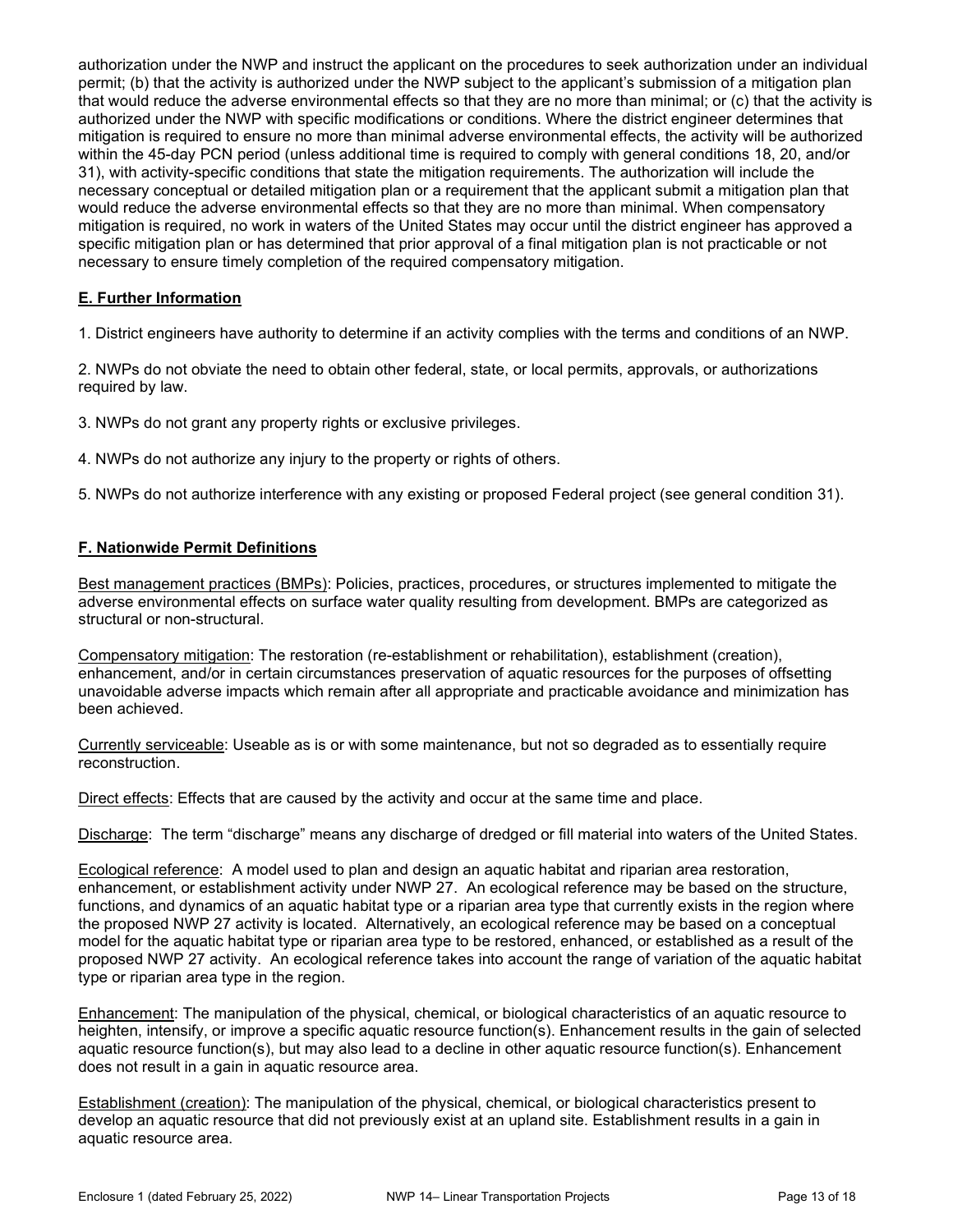High Tide Line: The line of intersection of the land with the water's surface at the maximum height reached by a rising tide. The high tide line may be determined, in the absence of actual data, by a line of oil or scum along shore objects, a more or less continuous deposit of fine shell or debris on the foreshore or berm, other physical markings or characteristics, vegetation lines, tidal gages, or other suitable means that delineate the general height reached by a rising tide. The line encompasses spring high tides and other high tides that occur with periodic frequency but does not include storm surges in which there is a departure from the normal or predicted reach of the tide due to the piling up of water against a coast by strong winds such as those accompanying a hurricane or other intense storm.

Historic Property: Any prehistoric or historic district, site (including archaeological site), building, structure, or other object included in, or eligible for inclusion in, the National Register of Historic Places maintained by the Secretary of the Interior. This term includes artifacts, records, and remains that are related to and located within such properties. The term includes properties of traditional religious and cultural importance to an Indian tribe or Native Hawaiian organization and that meet the National Register criteria (36 CFR part 60).

Independent utility: A test to determine what constitutes a single and complete non-linear project in the Corps Regulatory Program. A project is considered to have independent utility if it would be constructed absent the construction of other projects in the project area. Portions of a multi-phase project that depend upon other phases of the project do not have independent utility. Phases of a project that would be constructed even if the other phases were not built can be considered as separate single and complete projects with independent utility.

Indirect effects: Effects that are caused by the activity and are later in time or farther removed in distance, but are still reasonably foreseeable.

Loss of waters of the United States: Waters of the United States that are permanently adversely affected by filling, flooding, excavation, or drainage because of the regulated activity. The loss of stream bed includes the acres of stream bed that are permanently adversely affected by filling or excavation because of the regulated activity. Permanent adverse effects include permanent discharges of dredged or fill material that change an aquatic area to dry land, increase the bottom elevation of a waterbody, or change the use of a waterbody. The acreage of loss of waters of the United States is a threshold measurement of the impact to jurisdictional waters or wetlands for determining whether a project may qualify for an NWP; it is not a net threshold that is calculated after considering compensatory mitigation that may be used to offset losses of aquatic functions and services. Waters of the United States temporarily filled, flooded, excavated, or drained, but restored to pre-construction contours and elevations after construction, are not included in the measurement of loss of waters of the United States. Impacts resulting from activities that do not require Department of the Army authorization, such as activities eligible for exemptions under section 404(f) of the Clean Water Act, are not considered when calculating the loss of waters of the United States.

Navigable waters: Waters subject to section 10 of the Rivers and Harbors Act of 1899. These waters are defined at 33 CFR part 329.

Non-tidal wetland: A non-tidal wetland is a wetland that is not subject to the ebb and flow of tidal waters. Non-tidal wetlands contiguous to tidal waters are located landward of the high tide line (i.e., spring high tide line).

Open water: For purposes of the NWPs, an open water is any area that in a year with normal patterns of precipitation has water flowing or standing above ground to the extent that an ordinary high water mark can be determined. Aquatic vegetation within the area of flowing or standing water is either non-emergent, sparse, or absent. Vegetated shallows are considered to be open waters. Examples of "open waters" include rivers, streams, lakes, and ponds.

Ordinary High Water Mark: The term ordinary high water mark means that line on the shore established by the fluctuations of water and indicated by physical characteristics such as a clear, natural line impressed on the bank, shelving, changes in the character of soil, destruction of terrestrial vegetation, the presence of litter and debris, or other appropriate means that consider the characteristics of the surrounding areas.

Perennial stream: A perennial stream has surface water flowing continuously year-round during a typical year.

Practicable: Available and capable of being done after taking into consideration cost, existing technology, and logistics in light of overall project purposes.

Pre-construction notification: A request submitted by the project proponent to the Corps for confirmation that a particular activity is authorized by nationwide permit. The request may be a permit application, letter, or similar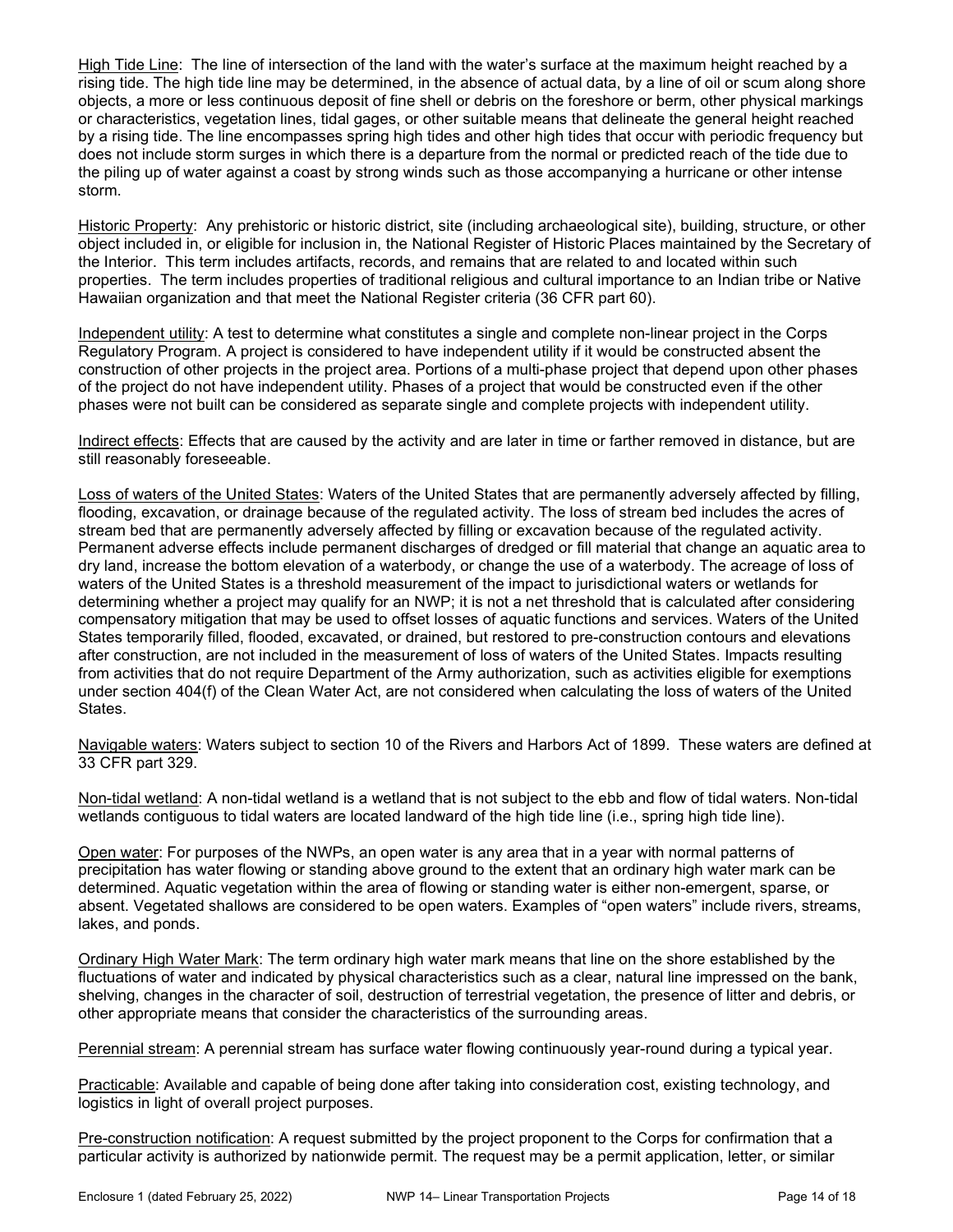document that includes information about the proposed work and its anticipated environmental effects. Preconstruction notification may be required by the terms and conditions of a nationwide permit, or by regional conditions. A pre-construction notification may be voluntarily submitted in cases where pre-construction notification is not required and the project proponent wants confirmation that the activity is authorized by nationwide permit.

Preservation: The removal of a threat to, or preventing the decline of, aquatic resources by an action in or near those aquatic resources. This term includes activities commonly associated with the protection and maintenance of aquatic resources through the implementation of appropriate legal and physical mechanisms. Preservation does not result in a gain of aquatic resource area or functions.

Re-establishment: The manipulation of the physical, chemical, or biological characteristics of a site with the goal of returning natural/historic functions to a former aquatic resource. Re-establishment results in rebuilding a former aquatic resource and results in a gain in aquatic resource area and functions.

Rehabilitation: The manipulation of the physical, chemical, or biological characteristics of a site with the goal of repairing natural/historic functions to a degraded aquatic resource. Rehabilitation results in a gain in aquatic resource function, but does not result in a gain in aquatic resource area.

Restoration: The manipulation of the physical, chemical, or biological characteristics of a site with the goal of returning natural/historic functions to a former or degraded aquatic resource. For the purpose of tracking net gains in aquatic resource area, restoration is divided into two categories: re-establishment and rehabilitation.

Riffle and pool complex: Riffle and pool complexes are special aquatic sites under the 404(b)(1) Guidelines. Riffle and pool complexes sometimes characterize steep gradient sections of streams. Such stream sections are recognizable by their hydraulic characteristics. The rapid movement of water over a course substrate in riffles results in a rough flow, a turbulent surface, and high dissolved oxygen levels in the water. Pools are deeper areas associated with riffles. A slower stream velocity, a streaming flow, a smooth surface, and a finer substrate characterize pools.

Riparian areas: Riparian areas are lands next to streams, lakes, and estuarine-marine shorelines. Riparian areas are transitional between terrestrial and aquatic ecosystems, through which surface and subsurface hydrology connects riverine, lacustrine, estuarine, and marine waters with their adjacent wetlands, non-wetland waters, or uplands. Riparian areas provide a variety of ecological functions and services and help improve or maintain local water quality. (See general condition 23.)

Shellfish seeding: The placement of shellfish seed and/or suitable substrate to increase shellfish production. Shellfish seed consists of immature individual shellfish or individual shellfish attached to shells or shell fragments (i.e., spat on shell). Suitable substrate may consist of shellfish shells, shell fragments, or other appropriate materials placed into waters for shellfish habitat.

Single and complete linear project: A linear project is a project constructed for the purpose of getting people, goods, or services from a point of origin to a terminal point, which often involves multiple crossings of one or more waterbodies at separate and distant locations. The term "single and complete project" is defined as that portion of the total linear project proposed or accomplished by one owner/developer or partnership or other association of owners/developers that includes all crossings of a single water of the United States (i.e., a single waterbody) at a specific location. For linear projects crossing a single or multiple waterbodies several times at separate and distant locations, each crossing is considered a single and complete project for purposes of NWP authorization. However, individual channels in a braided stream or river, or individual arms of a large, irregularly shaped wetland or lake, etc., are not separate waterbodies, and crossings of such features cannot be considered separately.

Single and complete non-linear project: For non-linear projects, the term "single and complete project" is defined at 33 CFR 330.2(i) as the total project proposed or accomplished by one owner/developer or partnership or other association of owners/developers. A single and complete non-linear project must have independent utility (see definition of "independent utility"). Single and complete non-linear projects may not be "piecemealed" to avoid the limits in an NWP authorization.

Stormwater management: Stormwater management is the mechanism for controlling stormwater runoff for the purposes of reducing downstream erosion, water quality degradation, and flooding and mitigating the adverse effects of changes in land use on the aquatic environment.

Stormwater management facilities: Stormwater management facilities are those facilities, including but not limited to, stormwater retention and detention ponds and best management practices, which retain water for a period of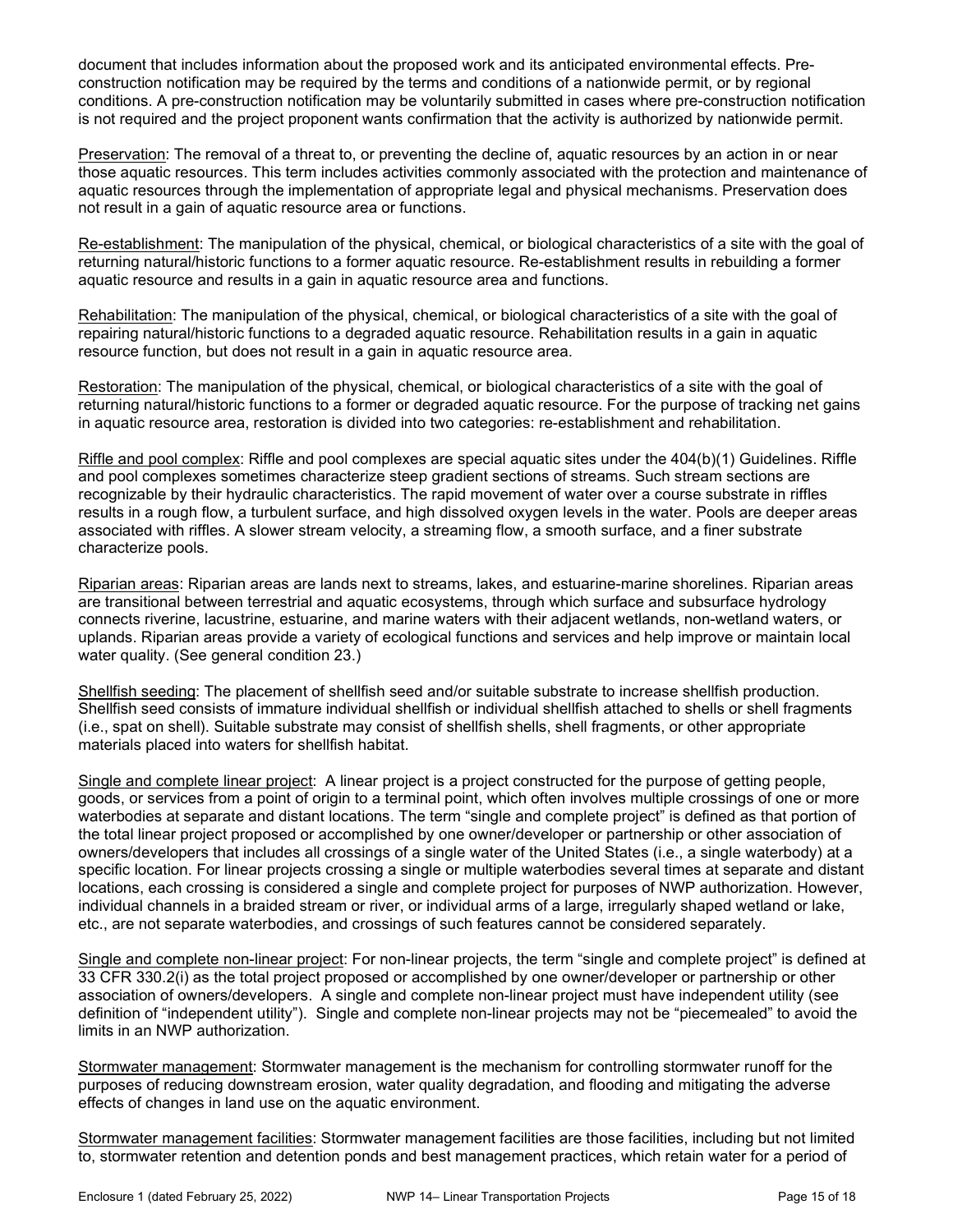time to control runoff and/or improve the quality (i.e., by reducing the concentration of nutrients, sediments, hazardous substances and other pollutants) of stormwater runoff.

Stream bed: The substrate of the stream channel between the ordinary high water marks. The substrate may be bedrock or inorganic particles that range in size from clay to boulders. Wetlands contiguous to the stream bed, but outside of the ordinary high water marks, are not considered part of the stream bed.

Stream channelization: The manipulation of a stream's course, condition, capacity, or location that causes more than minimal interruption of normal stream processes. A channelized jurisdictional stream remains a water of the United States.

Structure: An object that is arranged in a definite pattern of organization. Examples of structures include, without limitation, any pier, boat dock, boat ramp, wharf, dolphin, weir, boom, breakwater, bulkhead, revetment, riprap, jetty, artificial island, artificial reef, permanent mooring structure, power transmission line, permanently moored floating vessel, piling, aid to navigation, or any other manmade obstacle or obstruction.

Tidal wetland: A tidal wetland is a jurisdictional wetland that is inundated by tidal waters. Tidal waters rise and fall in a predictable and measurable rhythm or cycle due to the gravitational pulls of the moon and sun. Tidal waters end where the rise and fall of the water surface can no longer be practically measured in a predictable rhythm due to masking by other waters, wind, or other effects. Tidal wetlands are located channelward of the high tide line.

Tribal lands: Any lands title to which is either: 1) held in trust by the United States for the benefit of any Indian tribe or individual; or 2) held by any Indian tribe or individual subject to restrictions by the United States against alienation.

Tribal rights: Those rights legally accruing to a tribe or tribes by virtue of inherent sovereign authority, unextinguished aboriginal title, treaty, statute, judicial decisions, executive order or agreement, and that give rise to legally enforceable remedies.

Vegetated shallows: Vegetated shallows are special aquatic sites under the 404(b)(1) Guidelines. They are areas that are permanently inundated and under normal circumstances have rooted aquatic vegetation, such as seagrasses in marine and estuarine systems and a variety of vascular rooted plants in freshwater systems.

Waterbody: For purposes of the NWPs, a waterbody is a "water of the United States." If a wetland is adjacent to a waterbody determined to be a water of the United States, that waterbody and any adjacent wetlands are considered together as a single aquatic unit (see 33 CFR 328.4(c)(2)).

### G. Nationwide Permit Regional Conditions (Arizona)

- 1. The permittee shall submit a pre-construction notification (PCN) for all 2021 NWPs, in accordance with General Condition 32, in the following circumstances:
	- a. Activities that would result in a loss\* of waters of the United States within all perennial and intermittent waterbodies and special aquatic sites. (Refer to Regional Condition 2 for restrictions in special aquatic sites within the state of Arizona.)
	- b. Activities resulting in a discharge of dredged or fill material in waters of the U.S. on Tribal Lands\*\*;
	- c. All waterbodies designated by the Arizona Department of Environmental Quality as Outstanding Arizona Waters (OAWs), within 1600 meters (or 1 mile) upstream and/or 800 meters (1/2 mile) downstream of a designated OAW, and on tributaries to OAWs within 1600 meters of the OAW (see http://www.azdeq.gov/index.html).
	- d. All waterbodies designated by the Arizona Department of Environmental Quality as 303(d)-impaired surface waters, within 1600 meters (or 1 mile) upstream and/or 800 meters (1/2 mile) downstream of a designated impaired surface water, and on tributaries to impaired waters within 1600 meters of the impaired water (see http://www.azdeq.gov/index.html).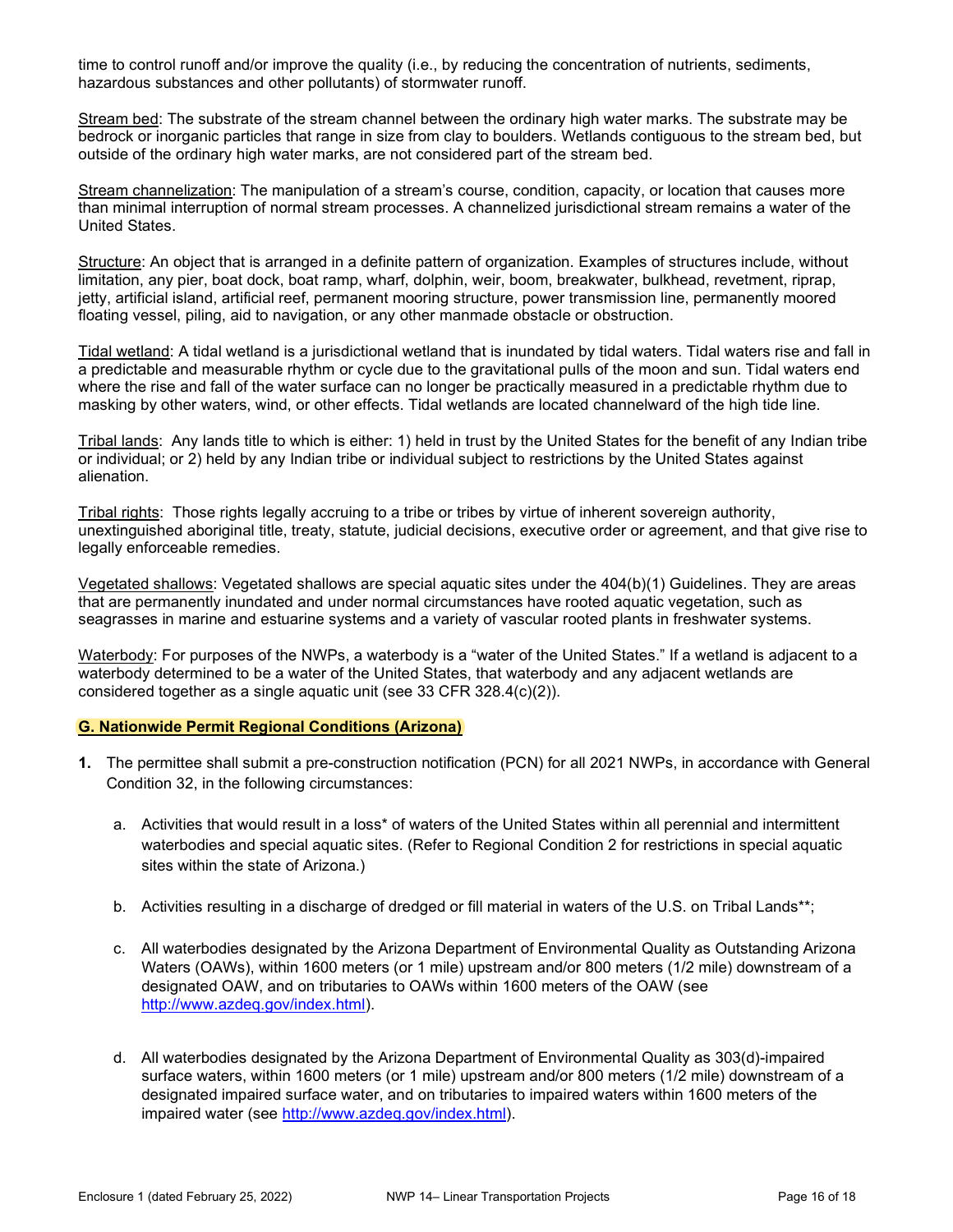2. All 2021 NWPs are revoked in the state of Arizona for activities in wetlands, mudflats, vegetated shallows, or riffle and pool complexes, as defined at 40 CFR Part 230.40-45, resulting in a loss\* of waters of the United States greater than 0.10 acre.

\* "Loss" means waters of the United States that are permanently adversely affected by filling, flooding, excavation, or drainage because of the regulated activity.

\*\*"Tribal Lands" refers to any lands title to which is either: 1) held in trust by the United States for the benefit of any Indian tribe or individual; or 2) held by any Indian tribe or individual subject to restrictions by the United States against alienation.

NOTE: Regional Conditions on the Navajo Nation may be found at

https://www.spa.usace.army.mil/Portals/16/docs/civilworks/regulatory/publicnotices/Navajo%20Nation/2021%20NW P%20Reissuance\_Final%20Public%20Notice\_Navajo%20Nation.pdf?ver=Y05br0Ih59RLEwptpfmJOA%3d%3d.

### H. 401 Water Quality Certification (401 WQC)

 A 401 WQC is mandatory for any activity that requires a Clean Water Act Section 404 permit. A 401 WQC is required prior to discharging any dredged or fill material into a water of the United States. Only one of the following 401 WQCs listed below will apply to your project. The geographical location of your project will determine which 401 WQC is applicable. The 401 WQCs issued for this NWP will remain in effect through March 14, 2026.

 On all "Non-Tribal Lands", lands that are not part of federally recognized Indian Reservation, the Arizona Department of Environmental Quality (ADEQ) is the agency responsible for issuing the 401 WQC.

 On all "Tribal Lands", lands that are part of a federally recognized Indian Reservation, the U.S. Environmental Protection Agency (EPA) is responsible for issuing the 401 WQC except where EPA has delegated the 401 WQC authority.

 If "Individual Certification" is required you must apply for, receive, and comply with the 401 WQC issued by ADEQ, EPA, or the appropriate Tribe.

#### Non-tribal Lands - 401 ADEQ WQCs\*

Arizona Department of Environmental Quality Certified for all projects, except ADEQ requires that a project proponent submit an application to the department for a State WQC if the proposed activity will occur within the ordinary high water mark of any of the following waters: An outstanding Arizona water; an impaired water; a water that is listed as not-attaining; or a lake. This conditional certification, authorized under A.R.S. 49-202(C), is necessary to ensure the proposed activities will not cause or contribute to an exceedance in a surface water quality standard under Arizona Administrative Code R18-11.

#### Tribal Lands - 401 WQCs

 Fort Apache Indian Reservation (White Mountain Apache Tribe): Individual Certification waived for all projects. Gila River Indian Community **Individual Certification required for all projects.** Hopi Indian Reservation (Hopi Tribe): Individual Certification required for all projects. Hualapai Indian Reservation (Hualapai Tribe): Individual Certification waived for all projects. San Carlos Apache Tribe Individual Certification waived for all projects.<br>Individual Certification required for all projects Individual Certification required for all projects Individual Certification required for all projects. All other Indian Reservations (EPA): Conditionally Certified.